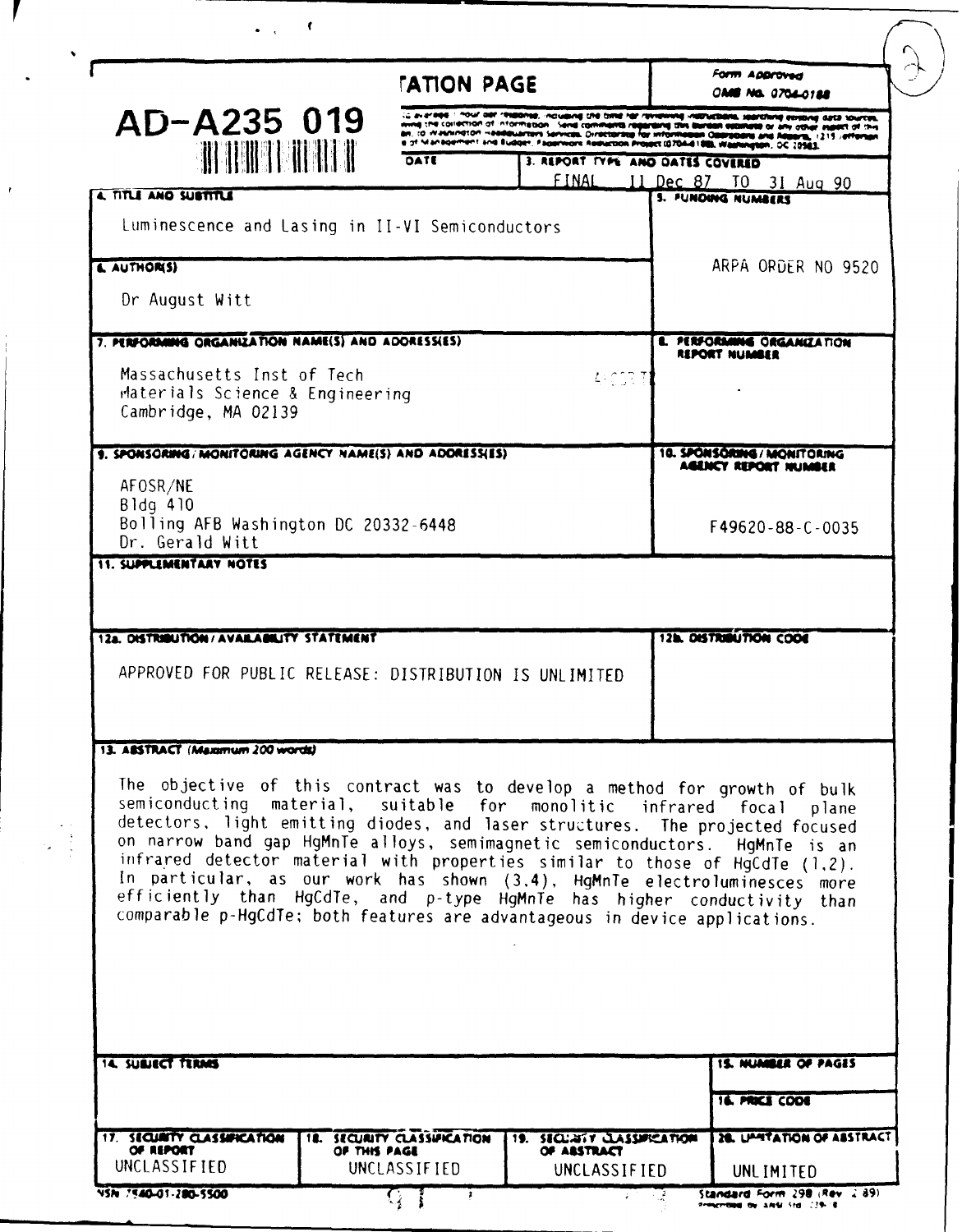# LUMINESCENCE AND **LASING IN** Il-VI **SEMICONDUCTORS**

Final Technical Report

Sponsored by

Defense Advanced Research Projects Agency

Dr. James Murphy 202/694-3145 (

12/11/87 - 08/31/90 \$356,787.54

Monitored by AFOSR under Contract No. F49620-88-C-0035

August F. Witt Principal Investigator 617/253-5303

The views and conclusions contained in this document are those of the authors and should not be interpreted as necessarily representing the official policies or endorsements, either expressed or implied, of the Defense Advanced Research Projects Agency or the U.S. Government.

 $H -$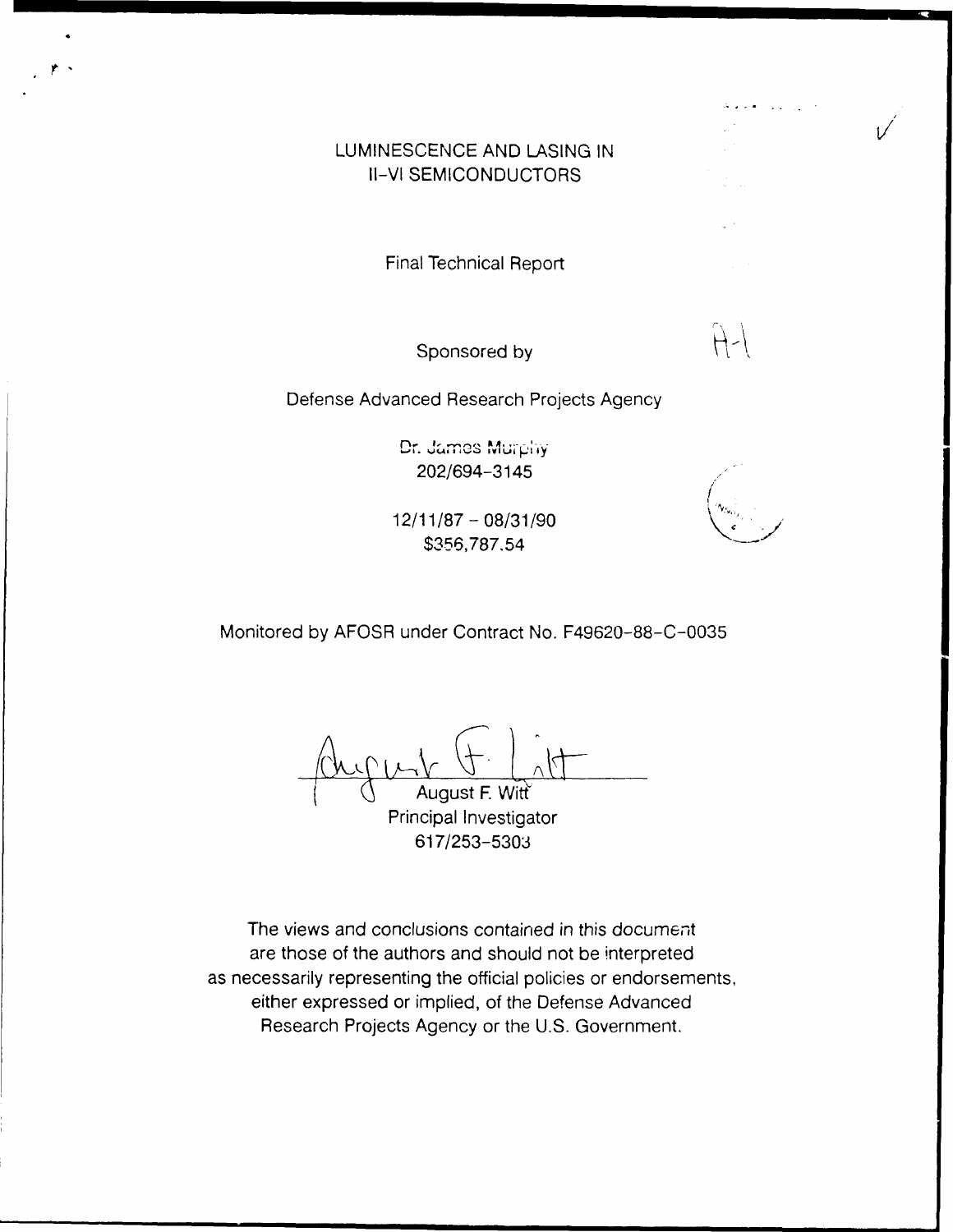# **LUMINESCENCE AND LASING IN II-VI SEMICONDUCTORS**

This report covers the work on Contract No. F49620-88-C-0035, DEF from November 1987 through August 1990.

### 1. Summary

The objective of this contract was to develop a method for growth of bulk semiconducting material, suitable for monolitic infrared focal plane detectors, light emitting diodes, and laser structures.

The project focused on narrow band gap HgMnTe alloys, semimagnetic semiconductors. HgMnTe is an infrared detector material with prope:ties similar to those of HgCdTe (1,2). In particular, as our work has shown (3,4), HgMnTe electroluminesces more efficiently than HgCdTe, and p-type HgMnTe has higher conductivity than comparable p-HgCdTe; both features are advantageous in device applications.

During the period of this contract the research program was aimed along the following directions: (a) study of the effectiveness of axial magnetic fields for stabilization of HgMnTe melt and solutions during vertical Bridgman growth; and (b) comprehensive characterization of grown materials related to the use of these compounds for detector and laser structures.

 $\mathbf{1}$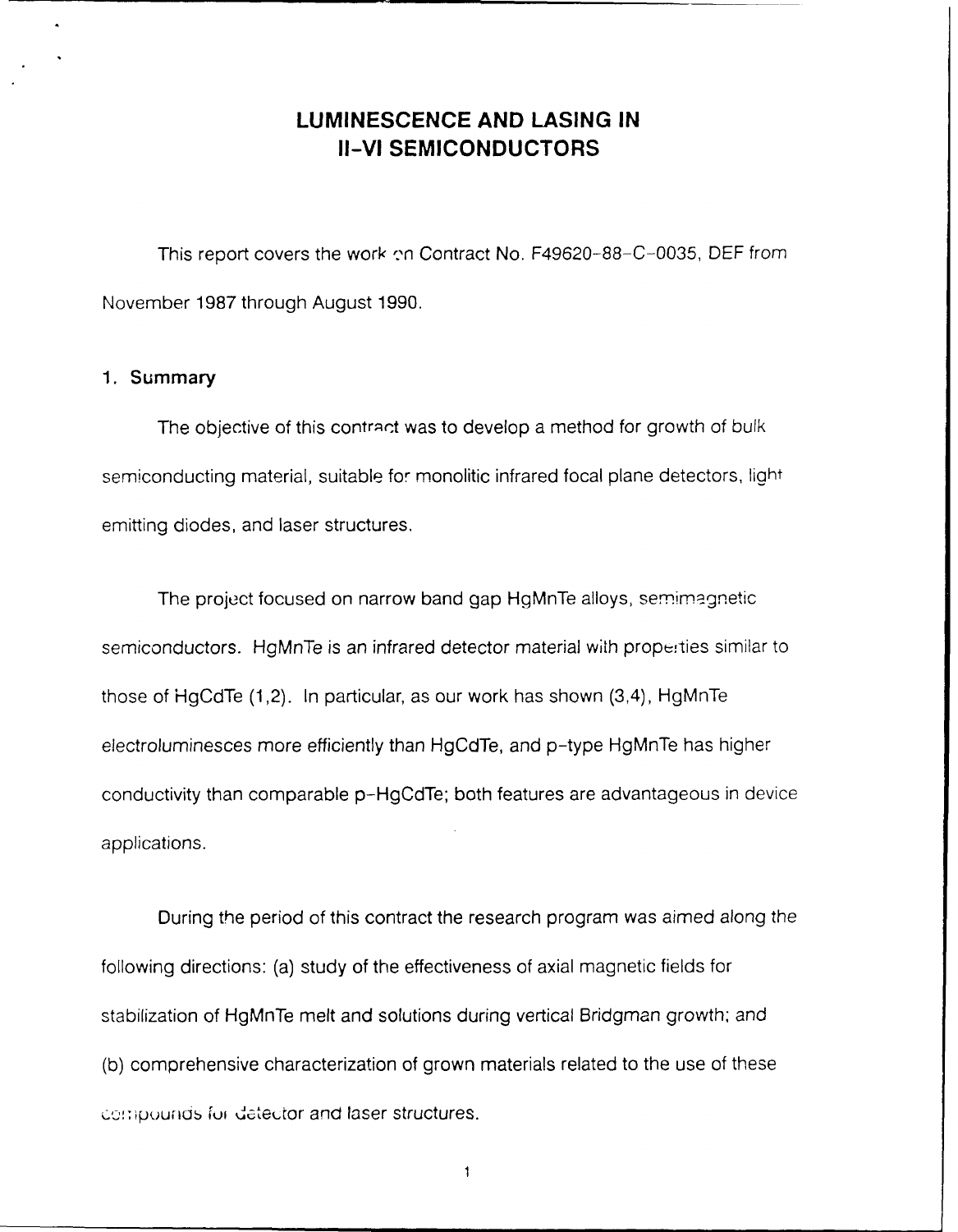Specific problems targeted during this investigation period included:

- 1. Control of the morphology of the crystal-melt interface during growth of HgMnTe in magnetic and non-magnetic Bridgman configuration.
- 2. Numerical modeling of crystal growth in magnetic and no-magnetic Bridgman configuration.
- 3. Evaluation of the crystallographic and electronic properties of HgMnTe alloys by fabrication and testing of the infrared detectors and electrolumines.cence devices.
- 4. Investigation of physical properties of HgMnTe by electrical,,

magneto-optic and nonlinear optic experiments.

The results of this investigation have been reported at DARPA Annual Review

Meetings, international conferences, and in the open literature:

# a. Publications:

- 1. S.Y Yuen, **PA.** Wolff, and P. Becla, "Free-Carrier Spin-Induced Faraday Rotation in HgCdTe and HgMnTe", J. Vac. Sci. Technol. **A5** (5) 3040 (1987).
- 2. P Becla, "HgMnTe Light Emitting Diods and Laser Heterostructures", J. Vac. Sci. Technol. **A6** (4) 2725 (1988).
- 3. P. Becia, "Semimagnetic Semiconductor Laser", United States Patent, Patent No. 4,813,049, March 14, 1989.
- 4. J.B. Choi, R. Mani, H.D. Drew, and **P** Becla, "Resonant Acceptor Bound Magnetic Polarous in Hg<sub>0.93</sub>Mn<sub>0.07</sub>Te", Semicond. Sci. Technol. <u>5,</u> S284 (1989)
- b. **P. Becia, N. Grudzien, and J. Piotrowski, "Uncooled 10.6 μm Mercury** Manganese Telluride Photoelectromagnetic IR Detectors", J. Vac. Sci. Technol., in press (1991).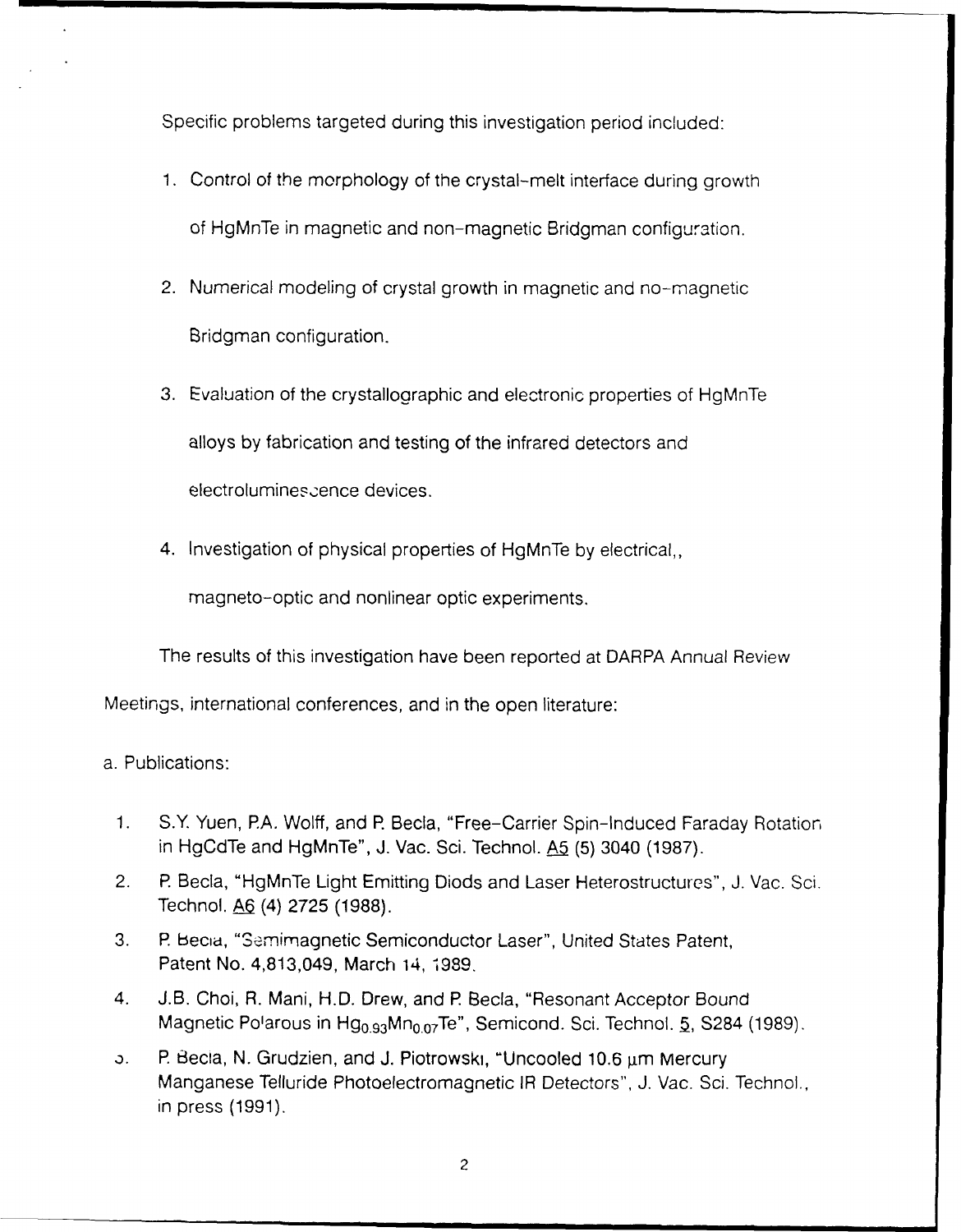- b. Conferences and Reports
	- 1. P Becla and **A.F** Witt, "Luminescence and Lasing in II-VI Semiconductors", DARPA Focal Plane Array Materials and Processing, Annual DARPA Meeting, Arlington, VA April 1987.
	- 2. **S.** Wong, PA. Wolff, S. Foner, and **R** Becla, "The Magnetoresistance of HgMnTe in Pulsed Fields up to 45 Tesla", Meeting of the American Physical Society, St. Louis, MO, March 1988.
	- 3. J.B. Choi, R. Mani, H.D. Drow, and P. Becla, "Hole Spin Resonance in HgMnTe: Strong Temperature Dependence of Spin Exchange", Meeting of the American Physical Society, St. Louis, MO, March 1988.
	- 4. P. Becla and A.F. Witt, "Bulk Growth of Hg-Based Alloys and Their Applications", DARPA IR Focal Plane Arrys Materials and Processing, Annual DARPA Meeting, Arlington, VA, April 1988.
	- 5. P Becla, S. Motakef, A.F. Witt, J.M. Wrobel, and J.J. Dubowski, "The Effectiveness of Axial Magnetic Fields on HgMnTe Melt Stabilization During Vertical Bridgman Growth", Third Eastern Regional Conference on Crystal Growth, Atlantic City, NJ, October 18-20, 1989.
	- 6. R Becla, J.C. Man, and S. Motakef, "Magnetic Field Growth of HgMnTe Alloys by the Vertical Bridgman Technique", Eighth American Conference on Crystal Growth, Vail, CO, July 15-20, 1990.
	- 7. **S.** Motakef, **R** Becla, and J.C. Han, "Experimental and Modeling Results on the Influence of Applied Magnetic Fields on Compositional Uniformity of Directionally Solidified Semiconductors", XII ICHMT International Symposium on Heat and Mass Transfer in Manufacturing Technologies, Dubrovnik, Yugoslavia, Aug. 27-30, 1990.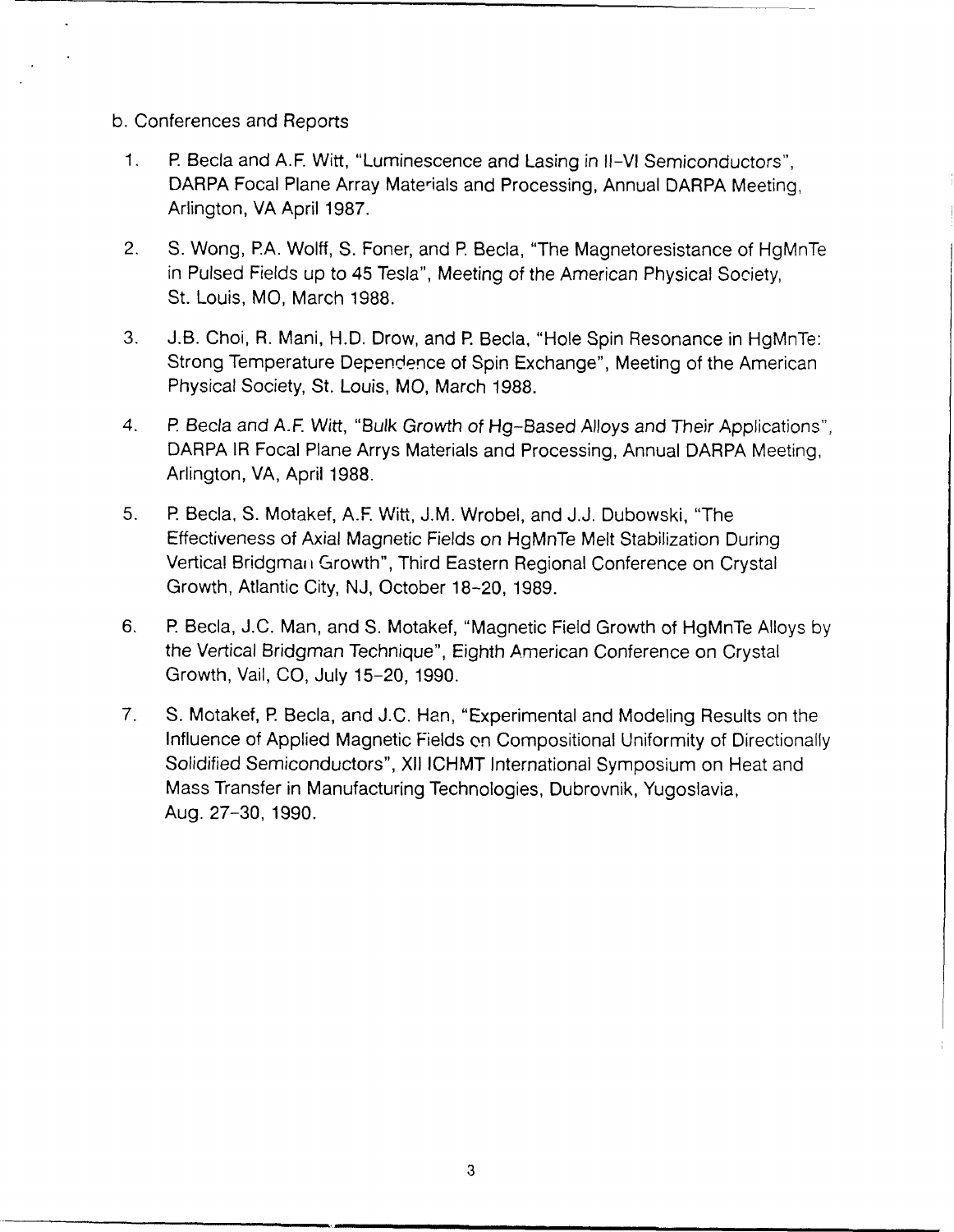### **2. Growth of HgMnTe Alloys in High Magnetic Field**

The goal of this study was to investigate the effectiveness of axial magnetic fields on HgMnTe melt stabilization during vertical Bridgman growth. Our particular interest was to achieve uni-directional solidification at a relatively high growth rate. The effects of liquid phase composition, thermal configuration of heat transfer, the growth rate, and the magnitude of the applied magnetic field on both radial and axial compositional variation were investigated. The research program consisted of experimental and numerical modeling components.

### **2.1 Crystal growth experiments**

The experimental part of the program focused primarily on crystal growth of HgMnTe alloys by the vertical Bridgman technique in magnetic and non-magnetic field environments and on comprehensive characterizations of the grown material. The vertical Bridgman-type growth system with axial magnetic field application is schematically illustrated in fig. 1. The growth system consists of a two-zone furnace and the superconducting magnet. A sodium heat pipe was used to obtain isothermal conditions in the hot zone and an aluminum cylinder in the cold zone acted as a heat leveler. The hot and cold zones were separated by an adiabatic zone with a temperature gradient of about 50°C/cm. A water cooled shield was installed to prevent overheating of the magnet cavity and to increase the linearity of the temperature gradient in the adiabatic zone (fig. 2). The furnace was placed inside the 12-inch commercial superconducting magnet, capable of generating axial magnetic fields of up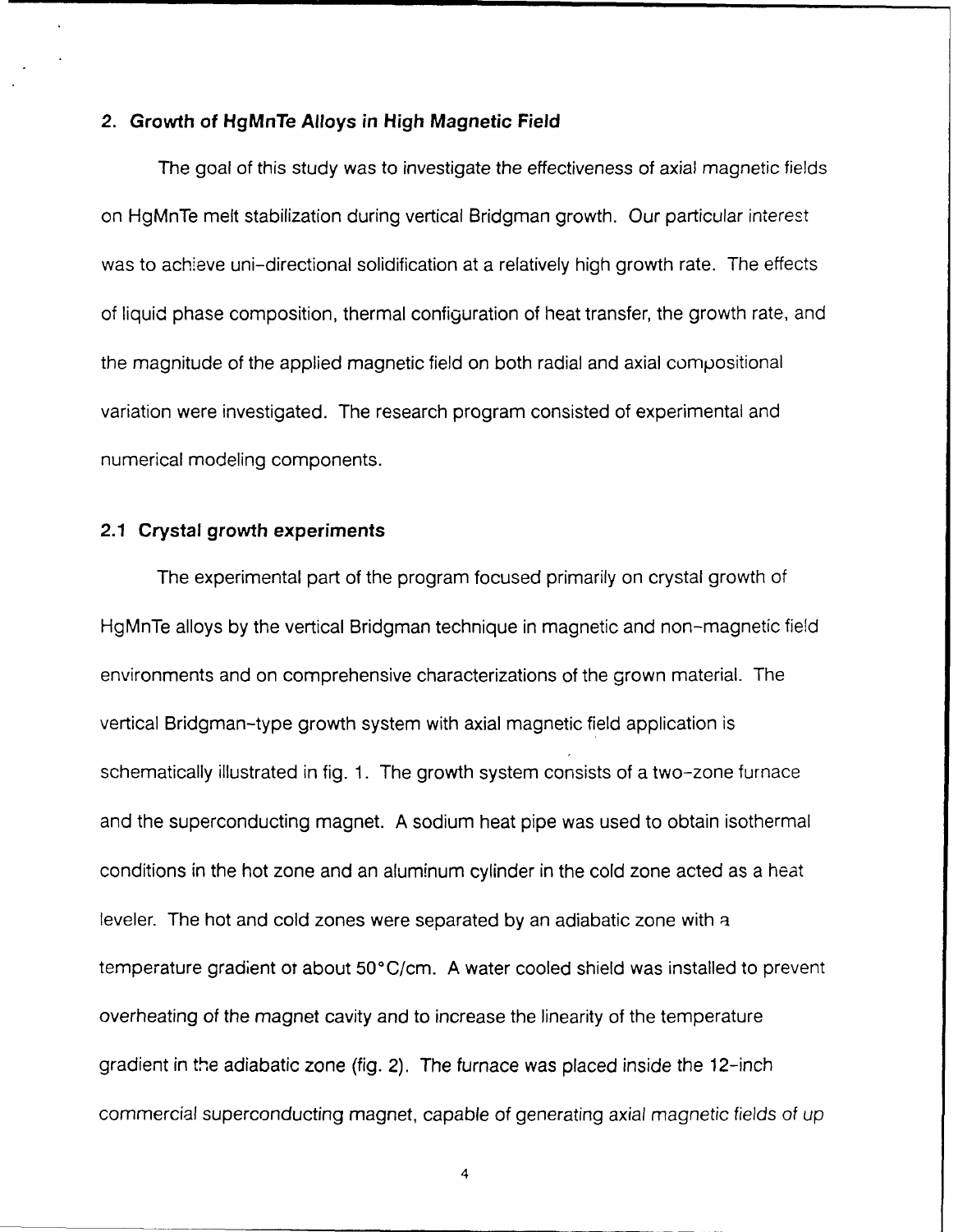to 3 Tesla; temperature control and data acauisition was accomplished through an MBM (PC) computer. The charges were 16 mm and 22 mm in diameter and the starting melt composition was 11 and 15 mole % of MnTe in HgTe. The temperature aradient in the adiabatic zone was kept constant at about 50°C/cm, and the growth rate (charge displacement rate) ranged from 0.8 mm/hr to 1.2 mm/hr.

The ingots were sliced longitudinally and perpendicular to the growth direction. Microprobe analysis, electroreflectivity, and optical transmission measurements were used to map compositional variations.

Figures 3 and 4 present typical graphs of the axial and radial compositional diagrams of HgMnTe ingots grown in our Bridgman facility. As the overall electro-optical quality of this material is largely controlled by the uniformity in Mn concentration, figs. 3 and 4 reflect the state-of-the--art for growth of HgMnTe to be used in device applications. The axial and radial composition of a crystal grown in the presence of an applied axial magnetic field  $(\beta = 3$  Tesla) is shown in fig. 5. The results indicate that during growth in the presence of an axial magnetic field the resulting material is axially and radially much more uniform in composition than in the absence of a magnetic field. During growth without a magnetic field, crystal composition reflects convective interference with segregation similar to results shown in fig. 4. A comparison of the detailed structure of radial composition in conventional and magnetically grown materials, obtained by electro-reflectivity measurements, is shown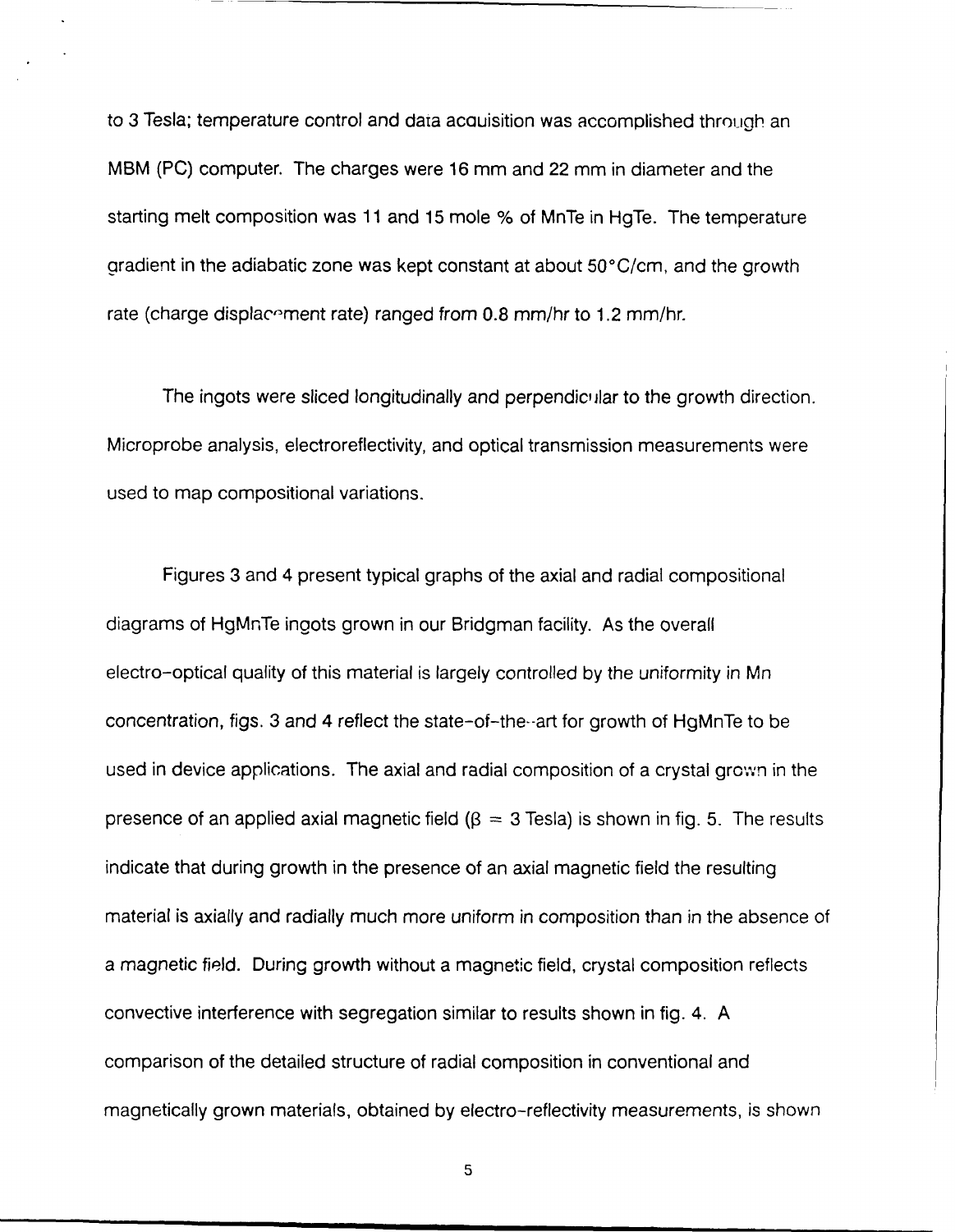in fig. 6. Results reveal the presence of a fine non-uniforrn microsegregation structure in the conventionally grown material which is not observed for growth from magnetically stabilized melts.

Our experimental results demonstrate the effectiveness of magnetic fields on Mn composition control of Hg-based ternary compounds. Further improvements in composition control are expected to be achieved only in a microgravity environment. We anticipate our findings to have substantial in pact on crystal growth and related device technology.

### **2.2 Numerical modeling of crystal growth**

The interference of buoyancy-driven convection with segregation at the growth interface is the primary cause of axial and radial compositional nonuniformity of the grown material. We have analyzed this issue for lightly-doped materials. The results have been presented at two international conferences and have been submitted for publication in the Journal of Crystal Growth.

During growth of HgMnTe the lighter component, MnTe, is preferentially incorporated into the solid, resulting in an effective rejection of the heavier Hg-based component. This sets up very strong "solutal" forces which are stabilizing in the axial direction. A typical velocity profile driven by the radial temperature gradient close to the solidification front and the solute rejection at the growth interface is schematically shown in fig. 7. As the solute is rejected into the melt, the region close to the growth front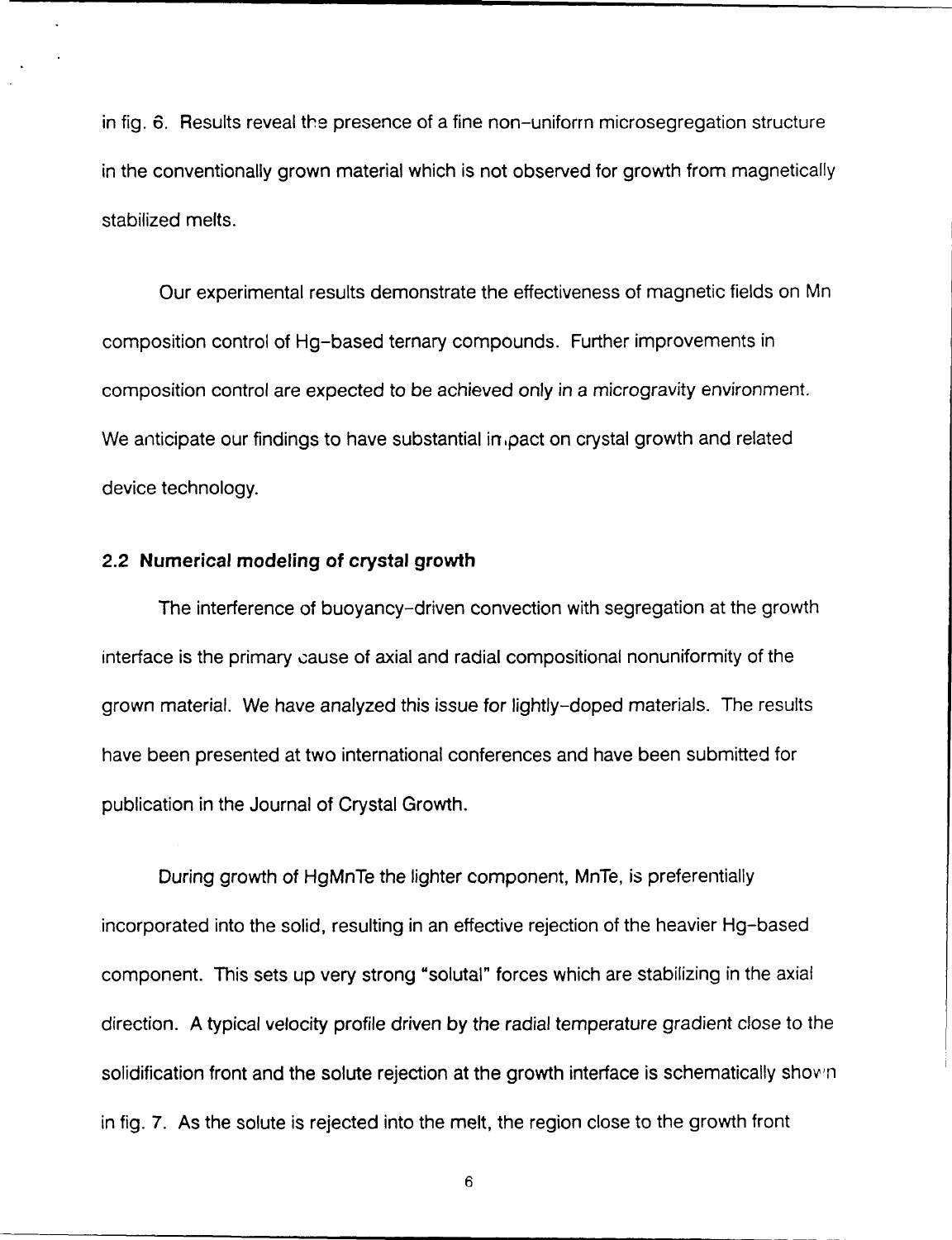becomes denser and the circulating convective cell is pushed upwards, away from the growth interface.

Of interest is the appearance of a set of (weak) axially circulating cells in the zone close to the growth front. We believe the fine radial microsegregation structure shown in fig. 6 is related to the presence of these cells in our growth system. An axial plot of the difference in the species concentration at the two vertical walls  $(\Delta \phi)$  for non-magnetic and magnetic simulation is shown in fig. 8. The plot corresponding to the non-magnetic case clearly indicates lateral non-uniformities in the solute field which are reflected in the experimental results shown in fig. 6. Fig. 8 also shows the elimination of solute non-uniformities in the presence of a magnetic field.

The modeling results are consistent with the experimental observations, and provide a clear picture of phenomena controlling compositional uniformity in I-VI compounds grown from the melt.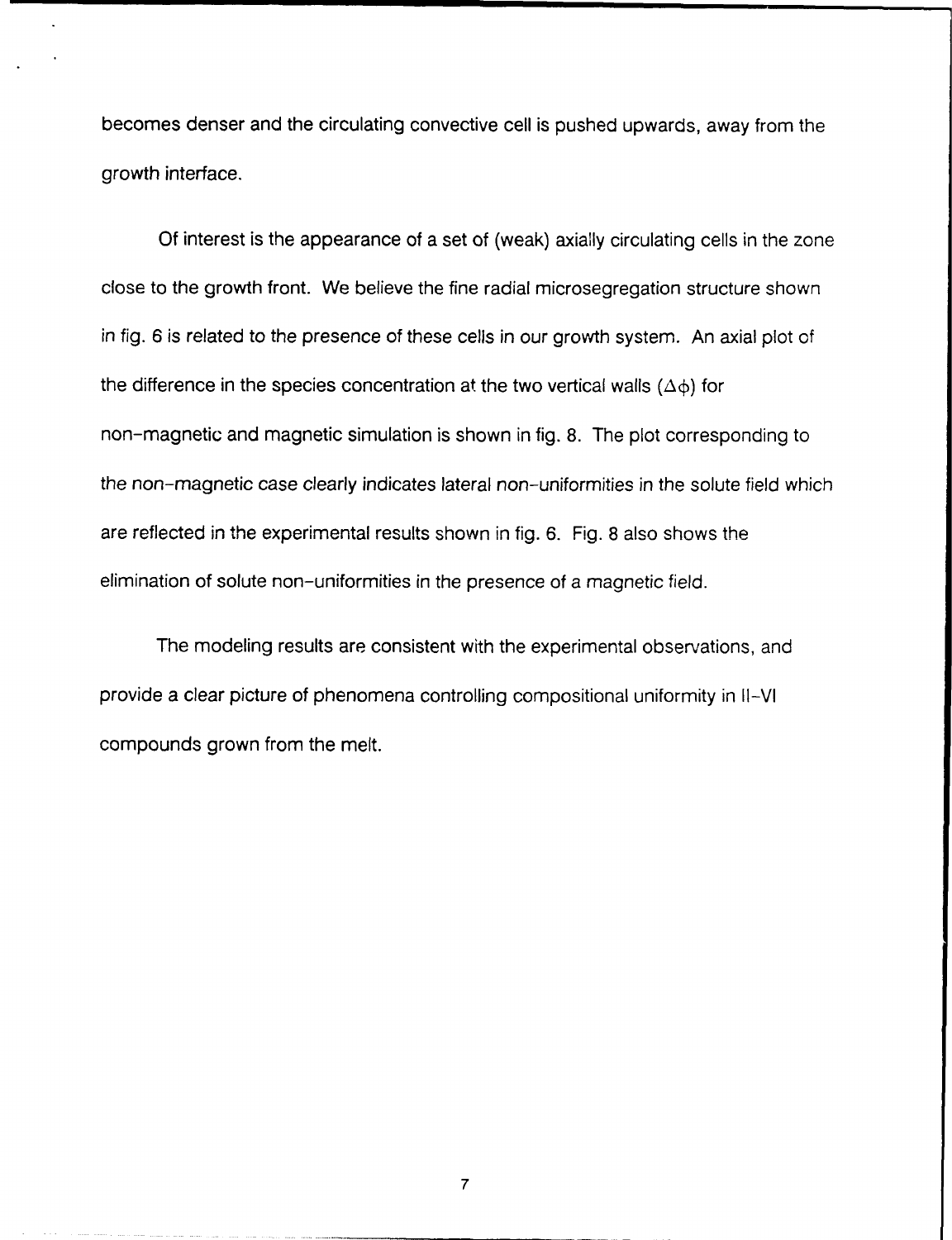### **3. IR Detectors Utilizing HgMnTe Alloys**

The electronic properties **of** HgMnTe alloys have been analyzed and used for fabrication of IR photovoltaic (PV) and photoelectromagnetic (PEM) detectors.

Samples were characterized on a routine basis via: (a) IR absorption near the  $\Gamma$ point; (b) electroreflectivity near X and '. point; (c) microprobe analysis; and (d) transport measurements. As-grown HgMnTe samples were always p-type. due to Hg vacancies, with  $N_A-N_D$  in the range of (3-8) x 10<sup>17</sup>/cc. After annealing, the materia becomes n-type with n  $\sim$  5 x 10<sup>14</sup> to 10<sup>15</sup>/cc. Electron mobilities (at 77K) for x  $\approx$  0.11 are in the  $10^5 - 10^6$  cm<sup>2</sup>/Vs range.

IR absorption spectra for the as-grown and annealed samples are shown in fig. 9. Pronounced absorption in the as-grown p-type samples is due to a high concentration of mercury vacancies which act as heavy holes. After annealing the absorption coefficient is significantly reduced.

p-n junctions were made by annealing p-type samples cut from as-grown material in a Hg saturated atmosphere. The time, the annealing temperature, and the method of producing the p-n structures have been discussed in our publications (5,6). HgMnTe homojunctions exhibit good I-V characteristics at 77K; they are superior to those made in HgCdTe crystals (2). By controlling the Mn content, the peak photoresponse of these detectors could be varied from 1.6  $\mu$ m to 12  $\mu$ m. Typical spectral characteristics of photovoltaic HgMnTe detectors are shown in fig. 10. The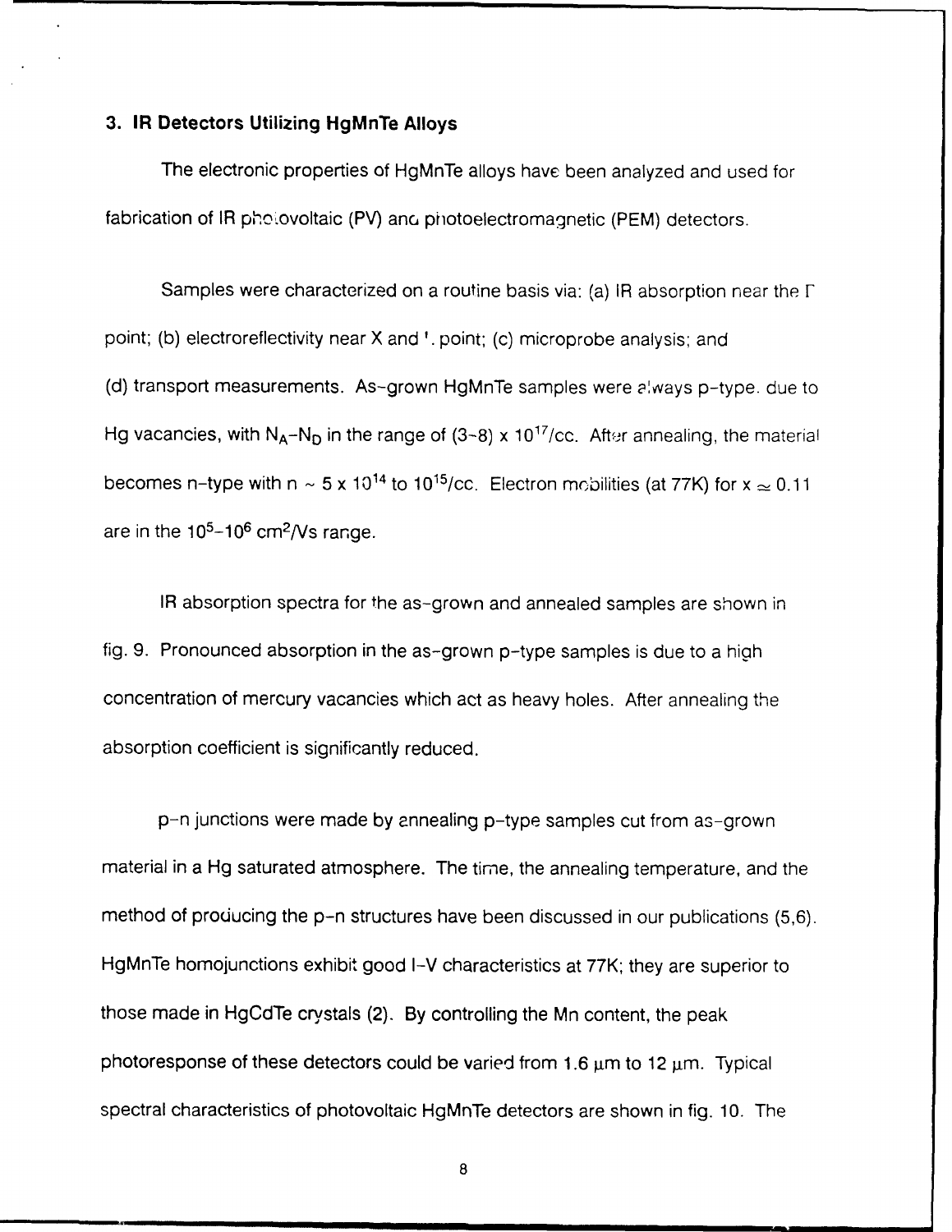sensitivity and detectivity of HgMnTe detectors compares favorably with those of good a', lity HgCdTe. The measured dete.tivities of 1.05 x **1011** and 3.6 x 1010 cm Hz1/ 2w for detectors with  $P$  photoresponse peak of 5.3  $\mu$ m and 10.6  $\mu$ m, respectively, are close to the background limit.

Considerable effort has been made in the formation of uncooled 10.6 um HgMnTe PEM detectors (7). We performed numerical and experimental analyses of the PEM effect utilizing HgMnTe material. The normalized responsivity, R<sub>V</sub>, detectivity, D<sup>\*</sup>, and time constant,  $\tau$ , were calculated using Lie's generalized theory of the PEM effect (8). A responsivity (R<sub>V</sub>) of 0.1 V/w and a detectivity (D\*) of 1.2 x 10<sup>7</sup> cm Hz<sup>1/2</sup>w<sup>-1</sup> were achieved with p-type  $Hg_{1-x}Mn_xTe$  of composition  $x \sim 0.08$  and an acceptor concentration  $N_0 \sim 10^{17}$  cm<sup>-3</sup>. The experimental values of  $R_V$  and D<sup>\*</sup> were very close to the calculated values. The main advantage of HgMnTe PEM detectors is their very low noise  $(N_v)$  and wide frequency bandwidth (the frequency characteristics are flat over the frequency region. starting from CW to several GHz).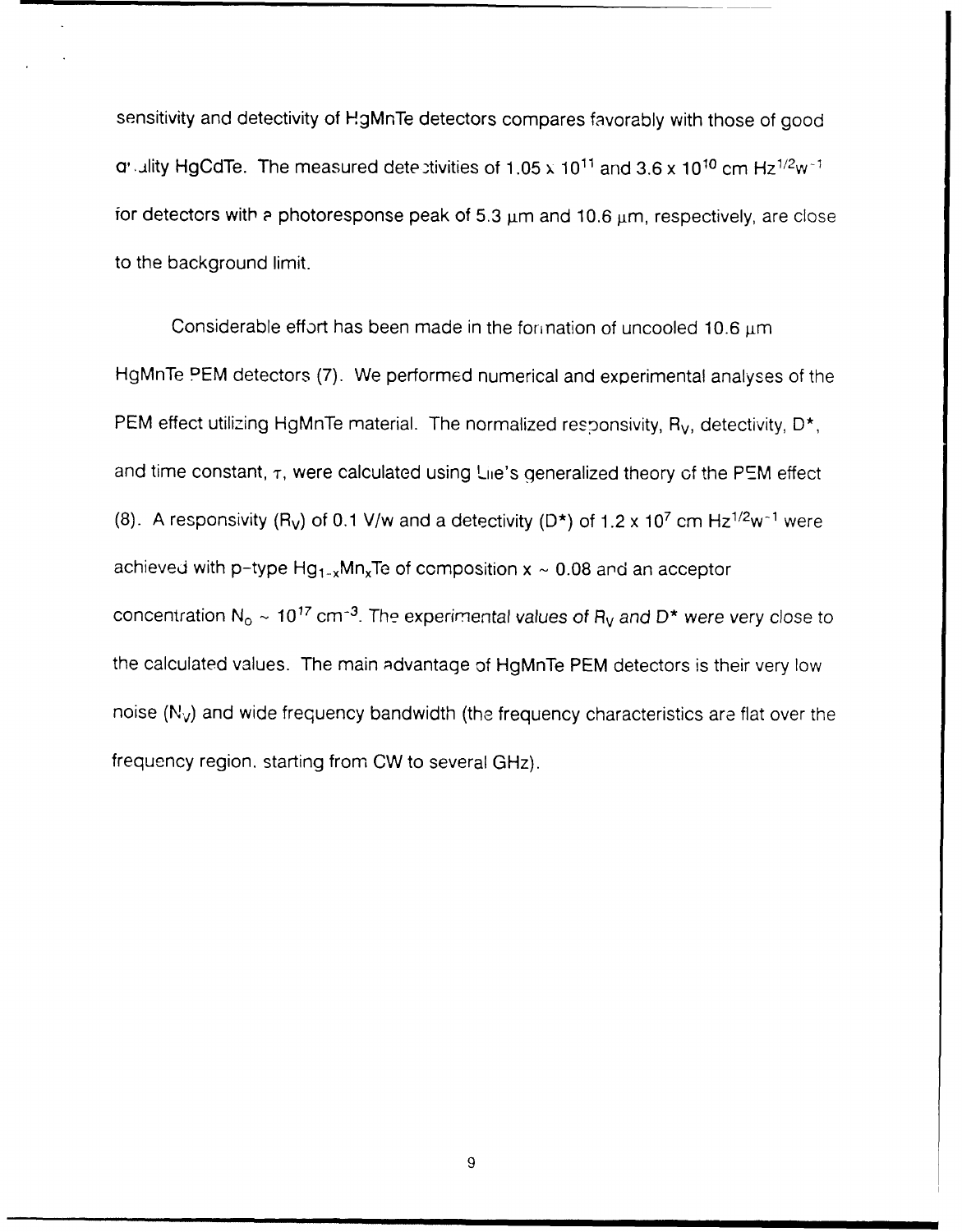### **4. HgMnTe Light Emitting Diodes and Laser Heterostructures**

HgMnTe p-n junctions electroluminesce moderately efficiently in the temperature range from 10K to 200K. Internal efficiency at the wavelength range  $5.3 \mu m$  has been recorded to be in the range of a few  $%$ . Double  $n-p-p^{+}$  laser heterojunction structures were fabricated by a combination of Bridgman, isothermal vapor, and liquid phase epitaxy growth, substitutional doping, and annealing in a, nercury saturated atmosphere (3,4). A schematic of the double heterojunction HgMnTe laser structure is presented schematically in fig. 11. Simulated emission has been achieved at the wavelength ( $\lambda$ ) of 5.3  $\mu$ m at 77K using pulsed current of about 1.3 kA/cm<sup>2</sup>. The half-width of the peak was in the range of  $\sim 1.5 \times 10^{-3}$   $\mu$ m.

In the low temperature region (5-10K) the electrical and optical characteristics are found to improve when external magnetic tields are applied. High and positive magnetic tuning was also achieved. This new effect (associated with huge spin splitting in HgMnTe) suggests the feasibility of achieving magnetically tunable lasers. More work is needed, however, to optimize doping, reduce the internal resistivity, and increase the stability of HgMnTe devices.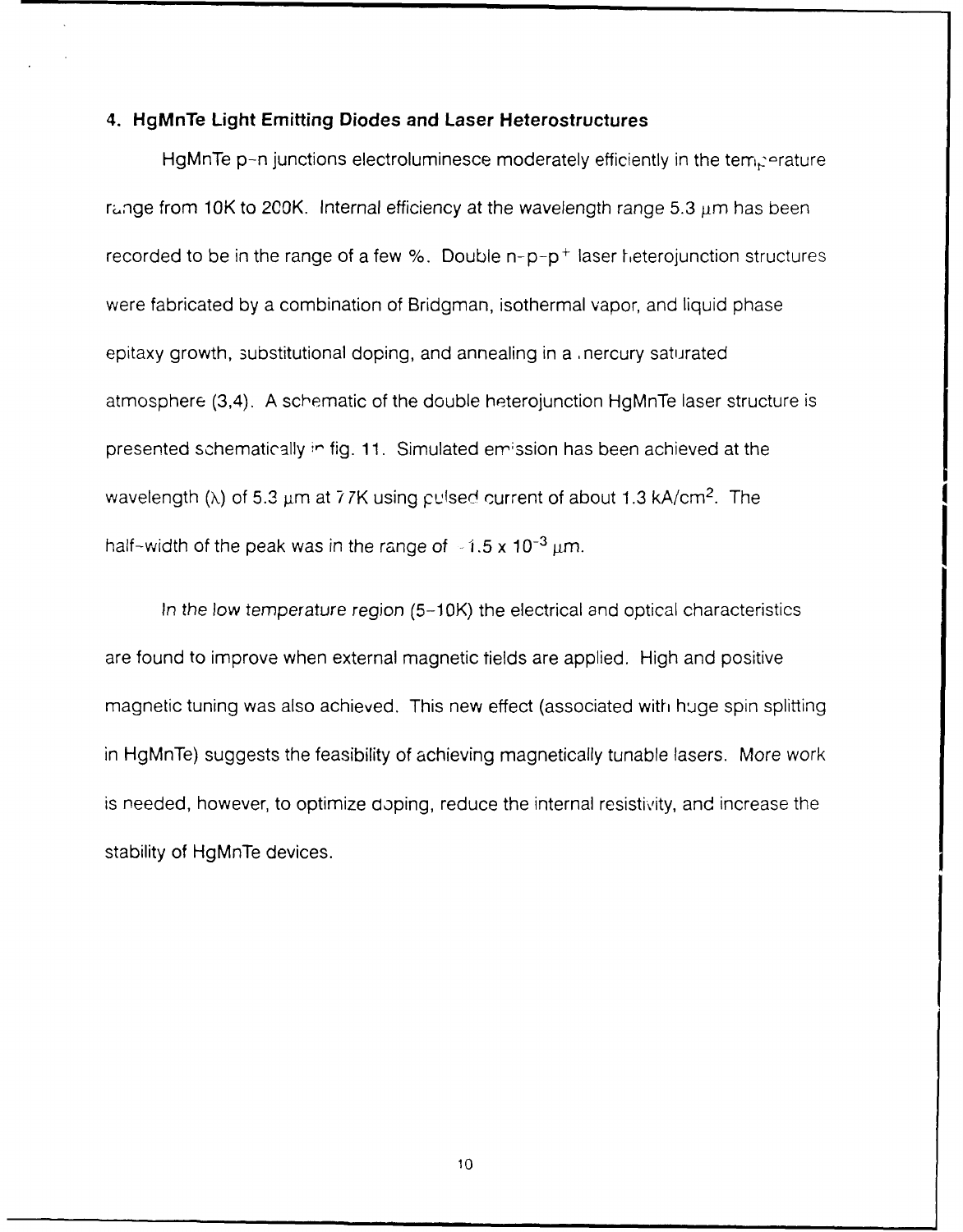### **5. Physical Properties of HgMnTe**

### **5.1 Free-carrier spin-induced Faraday rotation in HgCdTe and HgMnTe**

We have examined the free-carrier, spin-induced Faraday rotation in n-type HgCdTe and HgMnTe in the 10.6  $\mu$ m region (9).

At low laser intensities, similar results were obtained in  $Hg_{0.78}Cd_{0.22}Te$  and  $Hg_{0.89}$ Mn<sub>0.11</sub>Te, although in general the Verolet constant of HgMnTe was higher for the same doping level, probably because of the higher effective g-value. As the laser intensity on HgCdTe is raised, the saturation level increases. In HgMnTe the linear Faraday rotation is found to decrease as the emission intensity increases. These phenomena can be explained by the spin-heating effect: the Faraday rotation is reduced if the electron spins are depolarized due to thermal agitation. In HgCdTe, the laser raises the electronic translational energy, but the electron spin remains cold since spin-flip scattering processes are infrequent. In semimagnetic semiconductors, however, the carrier spin and translation energies are rapidly equilibrated via the carrier- $Mn<sup>2+</sup>$  exchange interaction, elevating the spin temperature. The laser-induced polarization also prevents the spin from being fully aligned, thus explaining the high saturation field observed in HgMnTe under strong irradiation.

This effect may be applicable as switchable, tunable infrared filters or as insulators.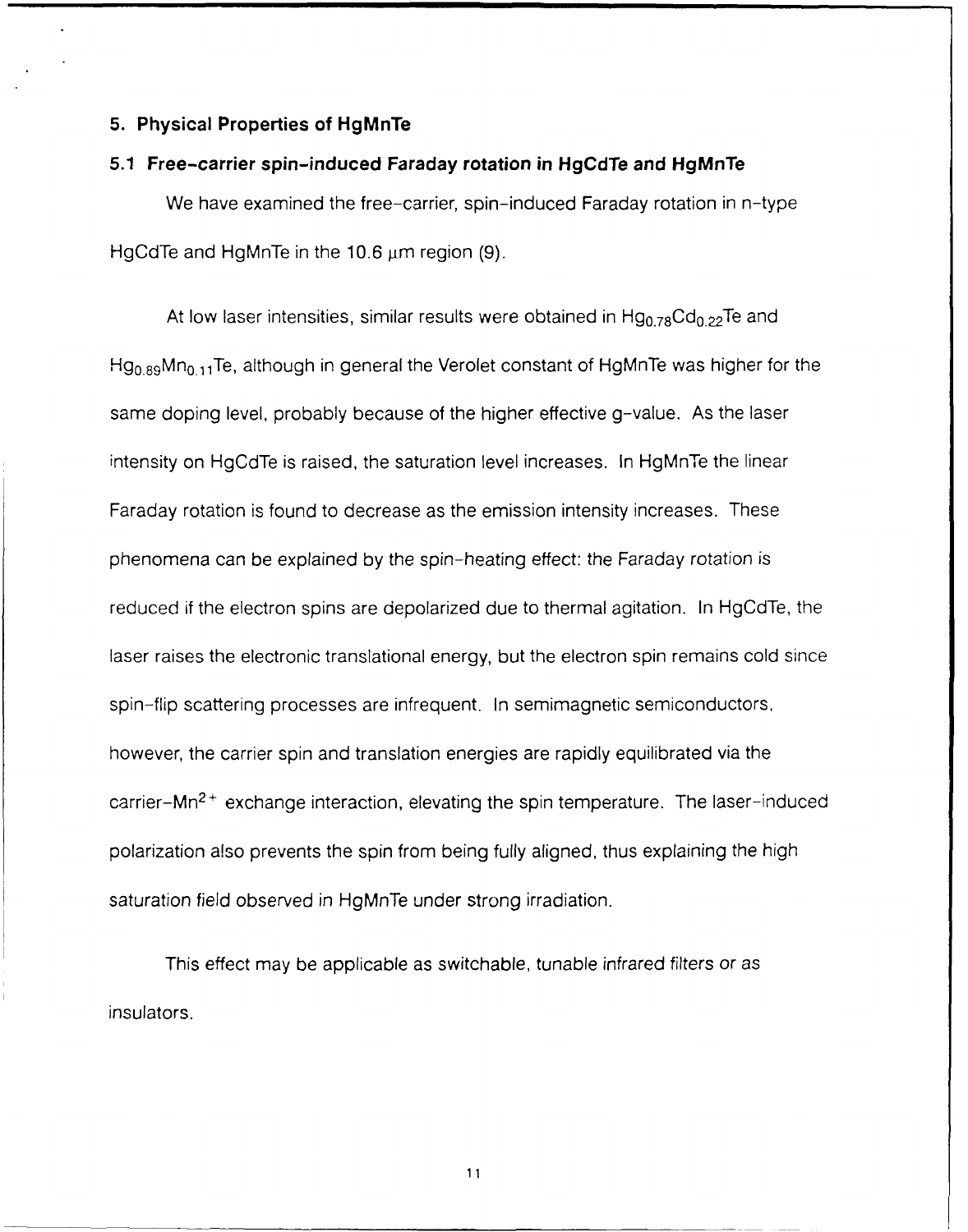### **5.2 Resonant acceptor bound magnetic polarons in HgMnTe**

Bound magnetic polarons (BMP's) have so far been extensively investigated only in wide-gap semiconductors (10,11). In the case of narrow-gap semimagnetic semiconductors, the zero-field spin splitting observed in PbMnS and PbMnTe (12) and magneto-optical transition observed in HgMnTe (13) have been controversially interpreted as possible evidence for the formation of free magnetic polarons (FMP's).

Our investigations (14) have provided evidence for a resonant acceptor bound magnetic polaron (RABMP) in zero-gap p-type semimagnetic  $Hg_{1-x}Mn_xTe$  (x = 0.065 and 0.070). The magnetic field and temperature dependent resonant acceptor energy have been deduced from far-infrared magneto-optical measurements of the impurity transition between the resonant acceptor and the uppermost heavy hole state. Thc resulting zero-field binding energy of the resonant acceptor was observed to increase rapidly as the temperature was lowered to zero and saturated at  $T \geq 16K$ . This information is very important for understanding the magneto-optical properties of semimagnetic semiconductors.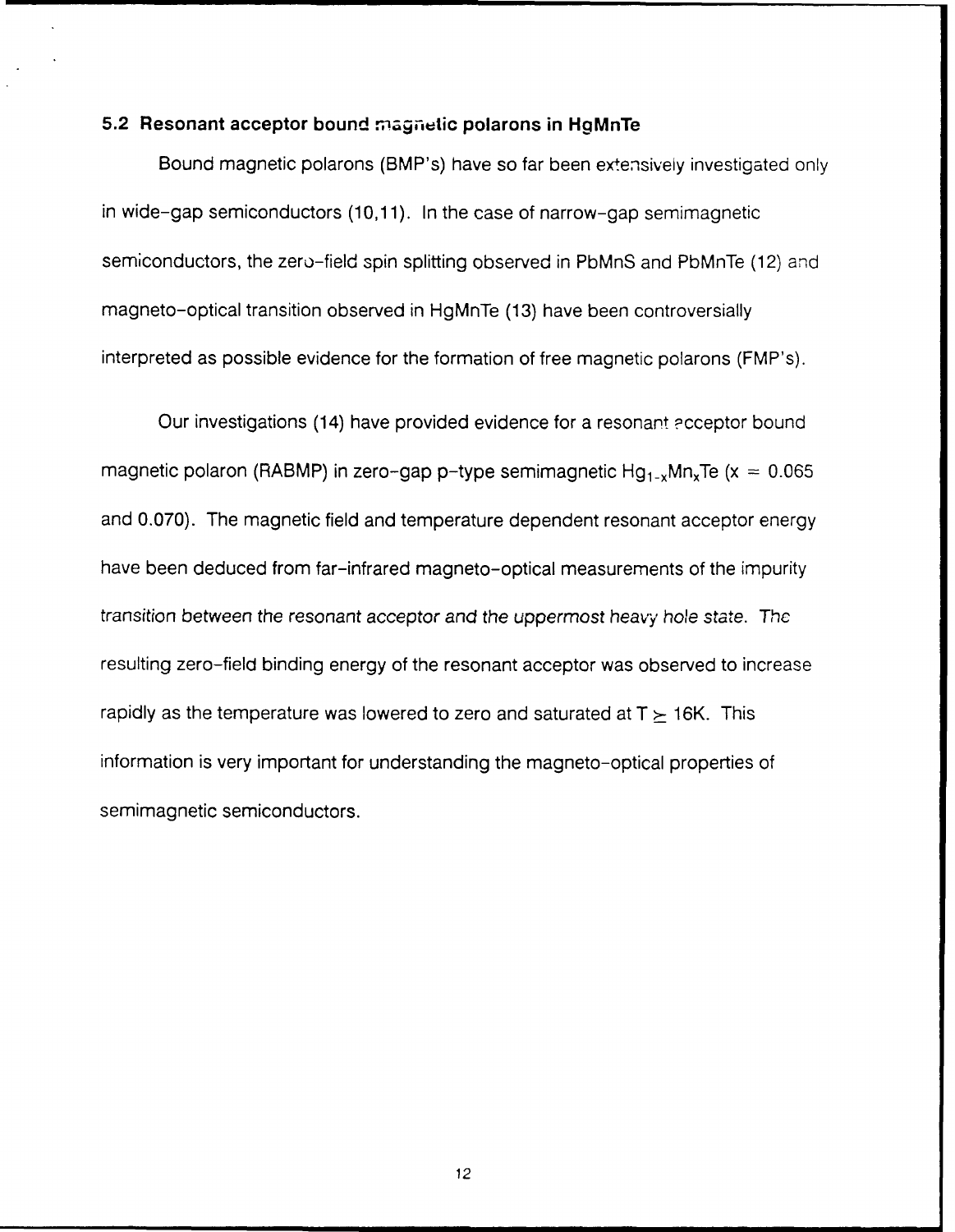### **References**

- 1. J.K. Furdina. J. Vac. Sci. Technol. 21, 220 (1982).
- 2. Panel discussion on technology, Proc. Conf. on Physics of Narrow Gap Semiconductors, Linz (1981), Springer-Verlag, Berlin (1982), p. 280.
- 3. P Becla, J. Vac. Sci. Technol. **A6,** 2725 (1988).
- 4. **R** Becla, U.S. Patent, No. 4,813,049 (1989).
- 5. **R** Becla, J. Va. Sci. Technol. A4, 2014 (1986).
- 6. **S.** Wong and **R** Becla, J. Va. Sci. Technol. A4, 2019 (1986).
- 7. P Becla, N. Grudzien and J. Piotrowski, J. Vac. Sci. Technol., in press (1991).
- 8. D.L. Lile, Phys. Rev. **B8, 4708 (1973).**
- 9. S.Y Yuen, PA. Wolff, P Becla, and D. Nelson, J. Vac. Sci. Technol. A5, 3040 (1987).
- 10. **D.** Heiman, PA. Wolff, and J. Warnock, Phys. Rev. B27, 4849 (1983).
- 11. M. Bugajski, *R* Becla, PS. Wolff, **D.** Hieman, and L.R. Ram-Mohan, Phys. Rev. **B38,** 10512 (1988).
- 12. G. Kavsrewski and L. Kowalcryk, Solid State Commun. 48, 653 (1983).
- 13. R. Stepniowski, Solid State Commun. **58,** 19 (1986).
- 14. J.B. Choi. R. Mani, H.D. Drew and P Becla, Semicond. Sci. Technol. 5, S284 (1989).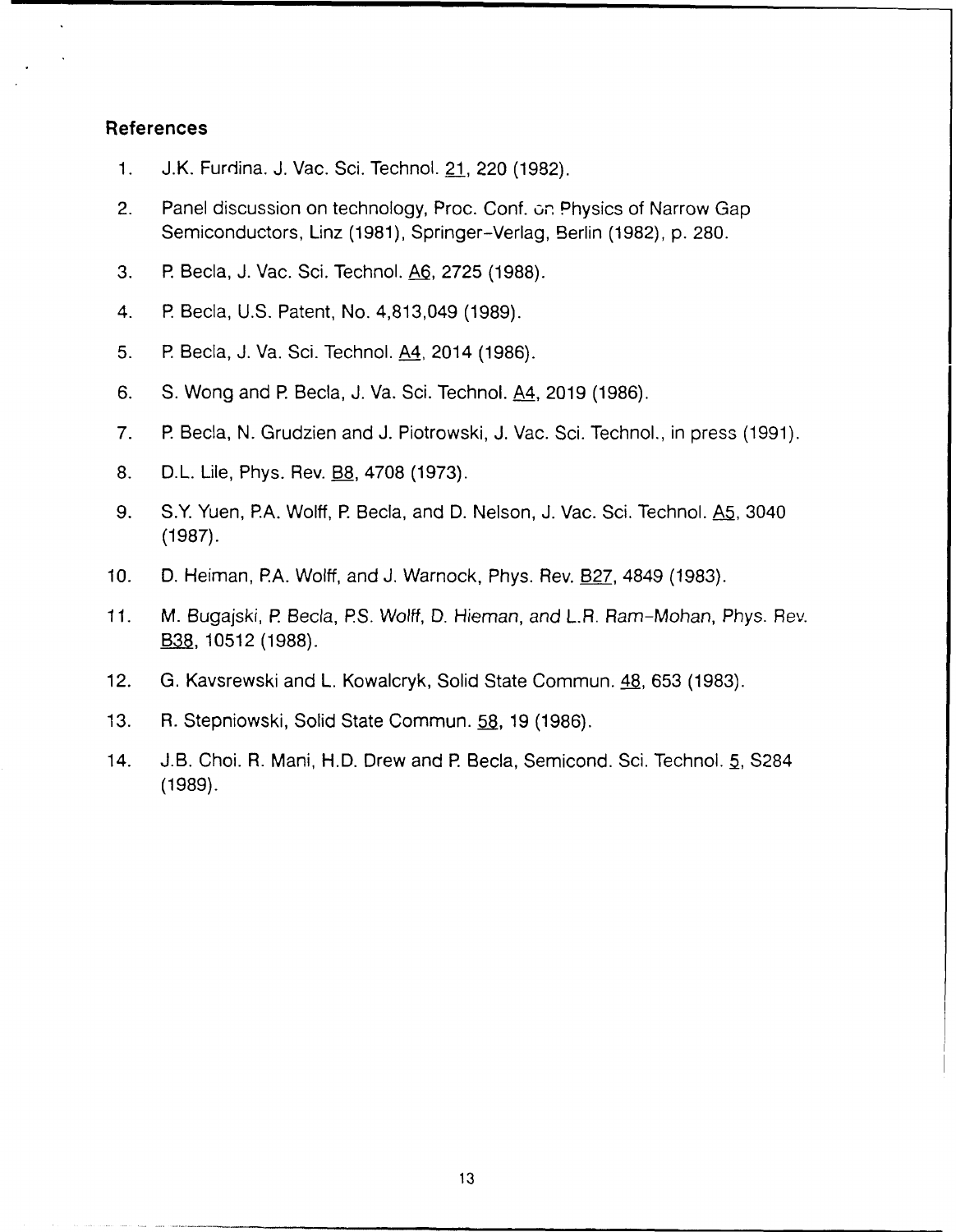### **Figure Captions**

- Fig. 1 Schematic of the vertical magnetic Bridgman type growth system.
- Fig. 2 Photograph of the magnetic Bridgman growth system. (a) Section of the hot and cold zones; (b) general view.
- Fig. 3 The axial and radial compositional uniformity in a HgMnTe ingot grown by the vertical Bridgman technique (starting composition:  $x = 15\%$ ,  $B = 0$ ).
- Fig. 4 The axial and radial composition uniformity in a HgMnTe ingot grown by the vertical Bridgman technique (starting composition:  $x = 11\%$ ,  $B = 0$ ).
- Fig. 5 The axial and radial compositional uniformity in a HgMnTe ingot grown by the vertical magnetic Bridgman technique (starting composition:  $x =$ 11%,  $B = 3$  Tesla and 0 Tesla).
- Fig. 6 Profile of  $E_1 + \Delta$  transitions in a HgMnTe wafer (x  $\sim$  11%) obtained by electro-reflectivity measurements. Profile reflects the distribution of Mn in a HgMnTe wafer grown by (a) conventional Bridgman, (b) magnetic Bridgman.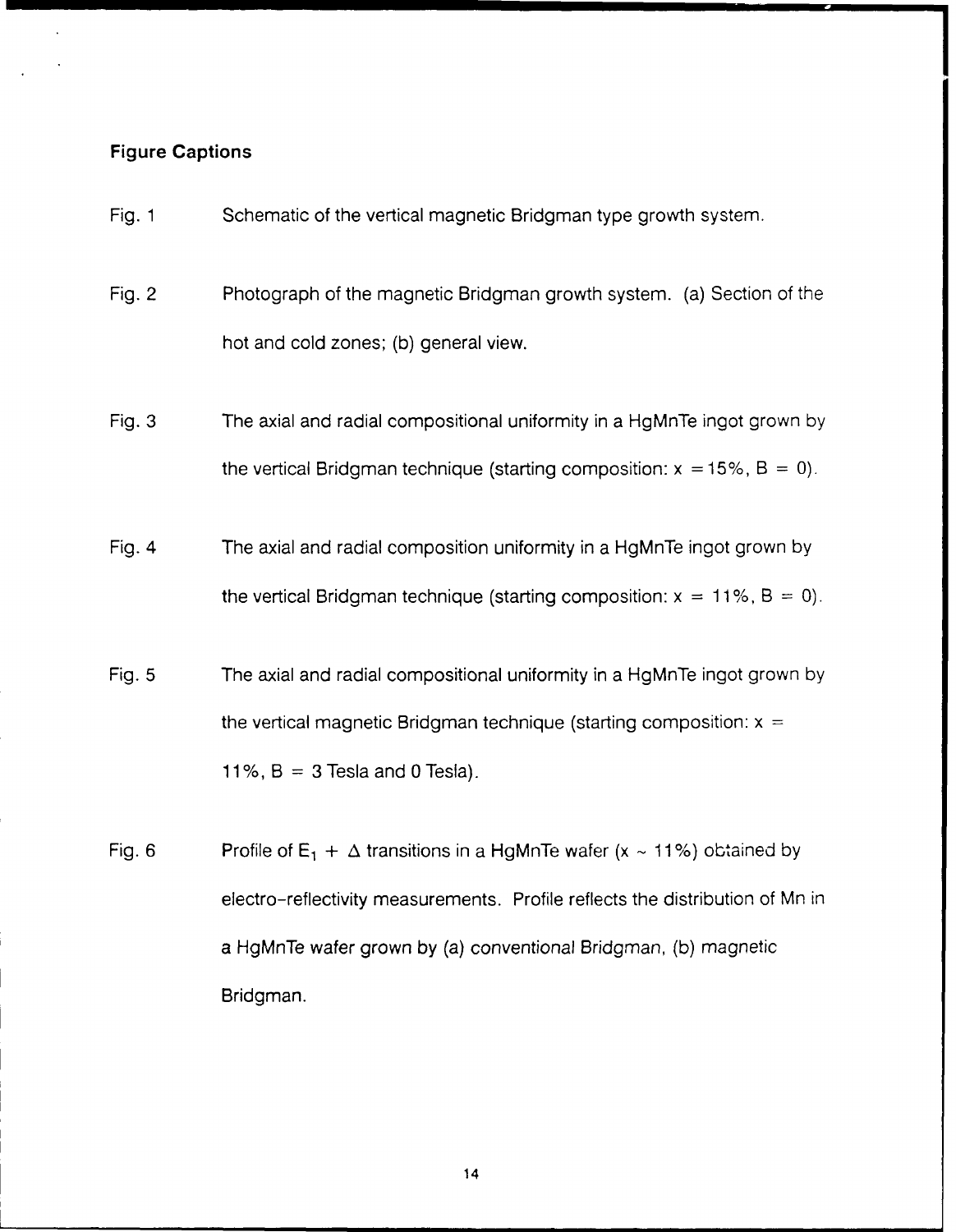- Fig. 7 Convective melt flow velocity profile controlled by the radial temperature gradient close to the solidification front and by solute rejection at the growth interface.
- Fig. 8 Axial plot of the diference in the species concentration at two vertical walls  $(\Delta \phi)$  for non-magnetic and magnetic stimulation.
- Fig. 9 IR absorption spectra for as-grown and annealed HgMnTe samples.
- Fig. 10 Spectral characteristics of photovoltaic HgMnTe detectors.
- Fig. 11 Schematic of the double heterojunction laser structure produced in this study. (a) Geometry of the n, p and **p+** regions; (b) diagram of refractive index as a function of position, n; and (c) hypothetical energy band diagram for the laser structure.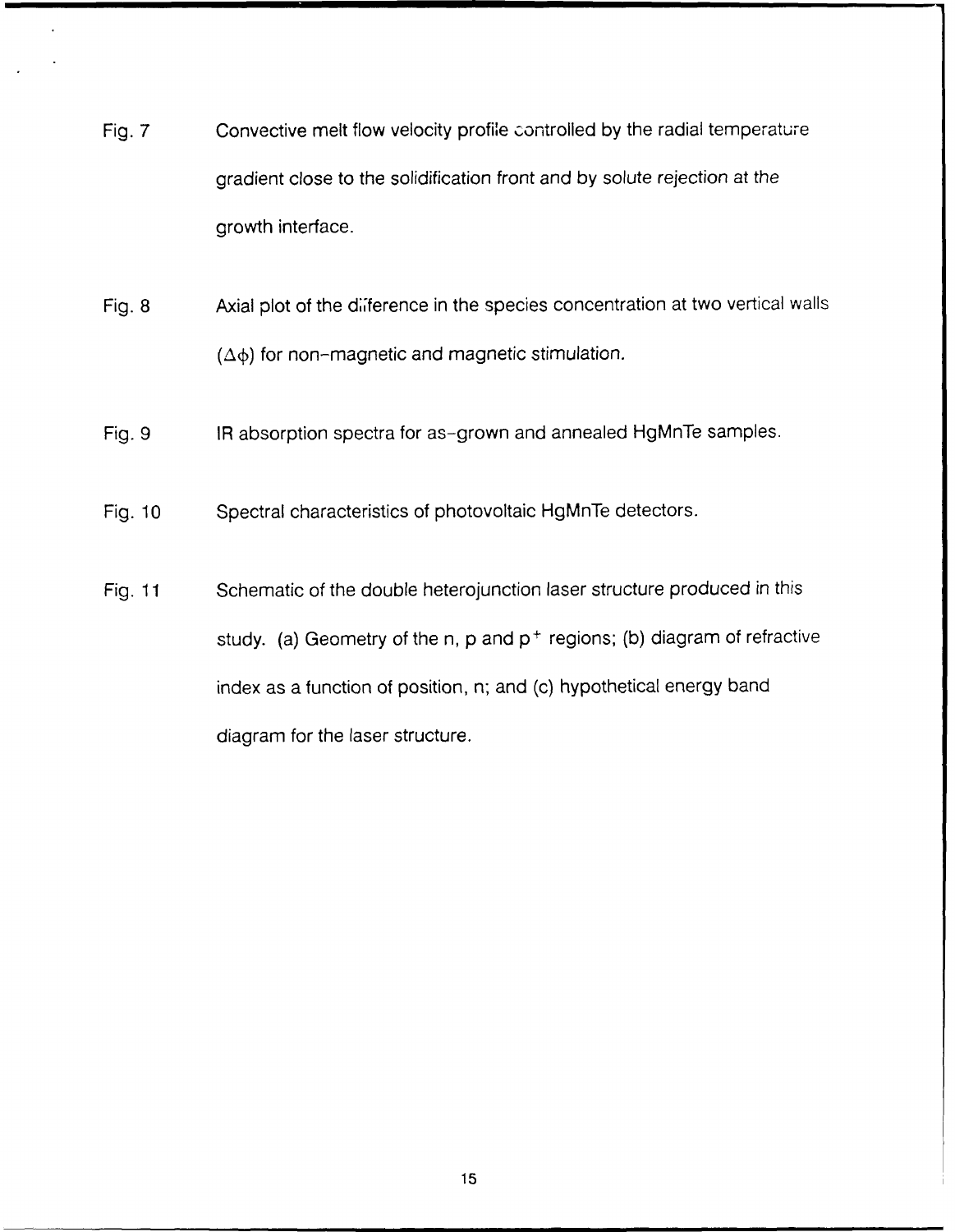

 $\ddot{\phantom{a}}$ 

 $\ddot{\phantom{a}}$ 

**Fig. 1 Schematic of vertical magnetic Bridgman system used**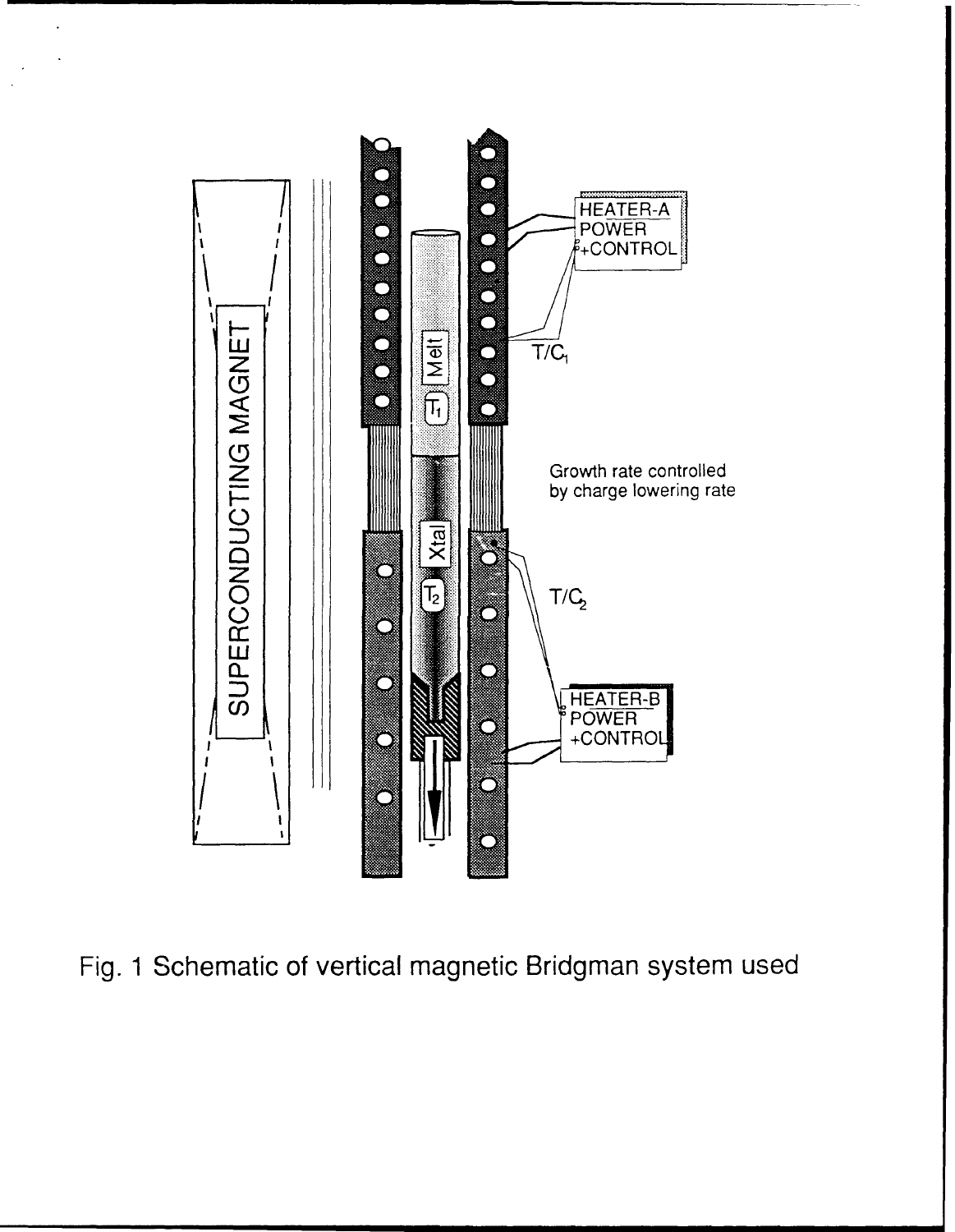![](_page_18_Picture_0.jpeg)

![](_page_18_Figure_1.jpeg)

# Photograph of the magnetic Bridgman growth system. (a) Section of the Fig. 2

hot and cold zones; (b) general view.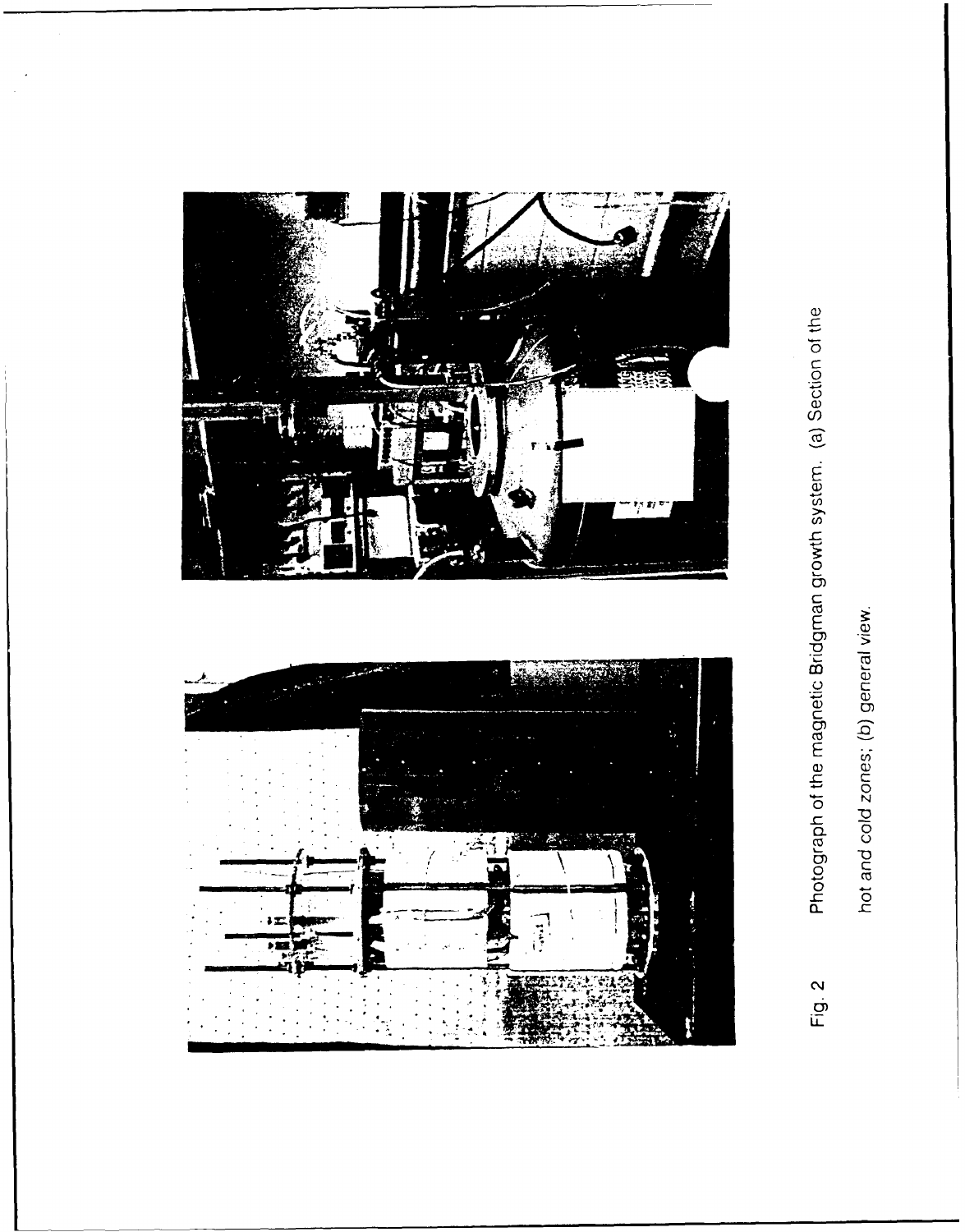![](_page_19_Figure_0.jpeg)

the vertical Bridgman technique (starting composition:  $x = 15\%$ ,  $B = 0$ ).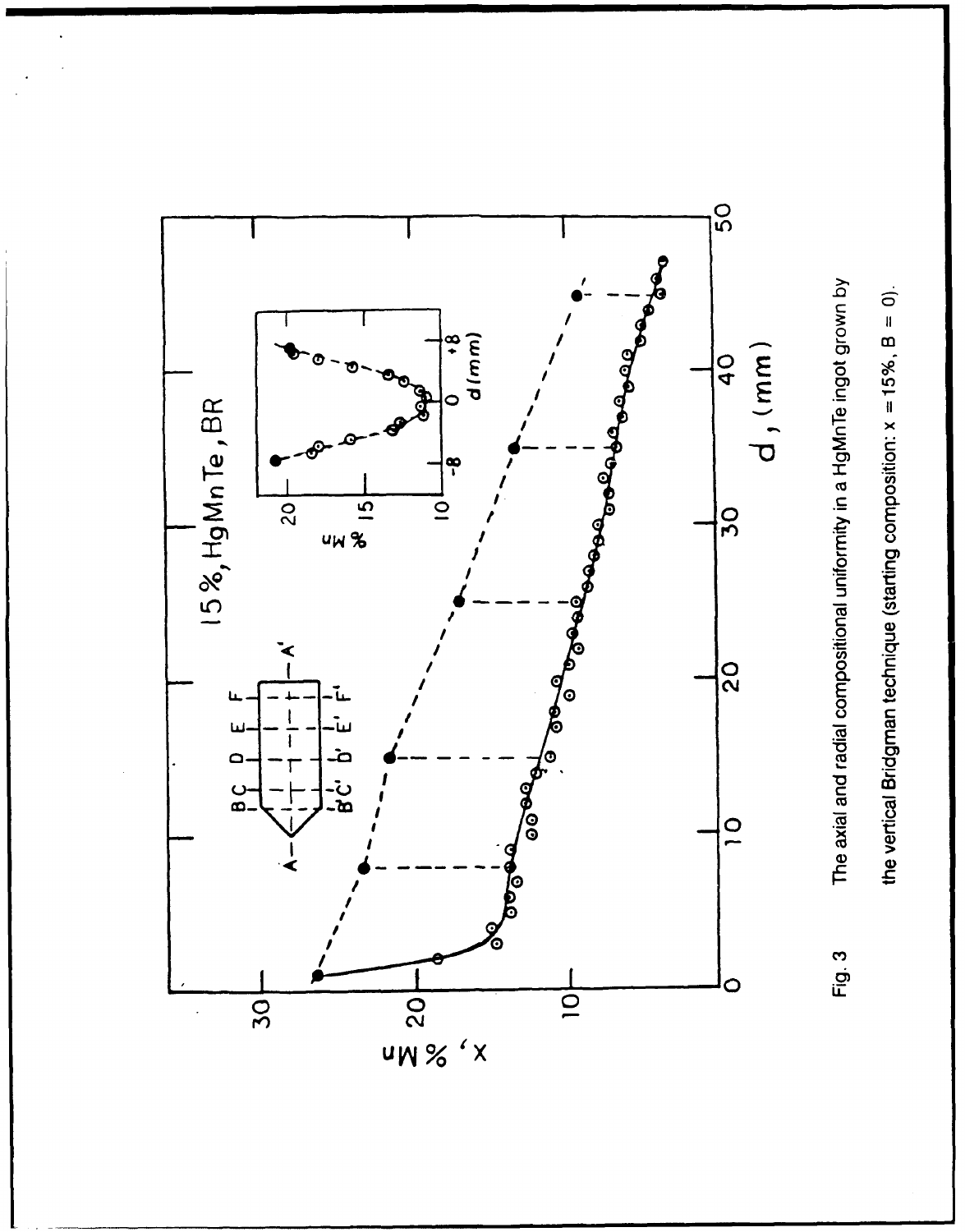![](_page_20_Figure_0.jpeg)

![](_page_20_Figure_1.jpeg)

The axial and radial compositional uniformity in a HgMnTe ingot grown by

Fig. 4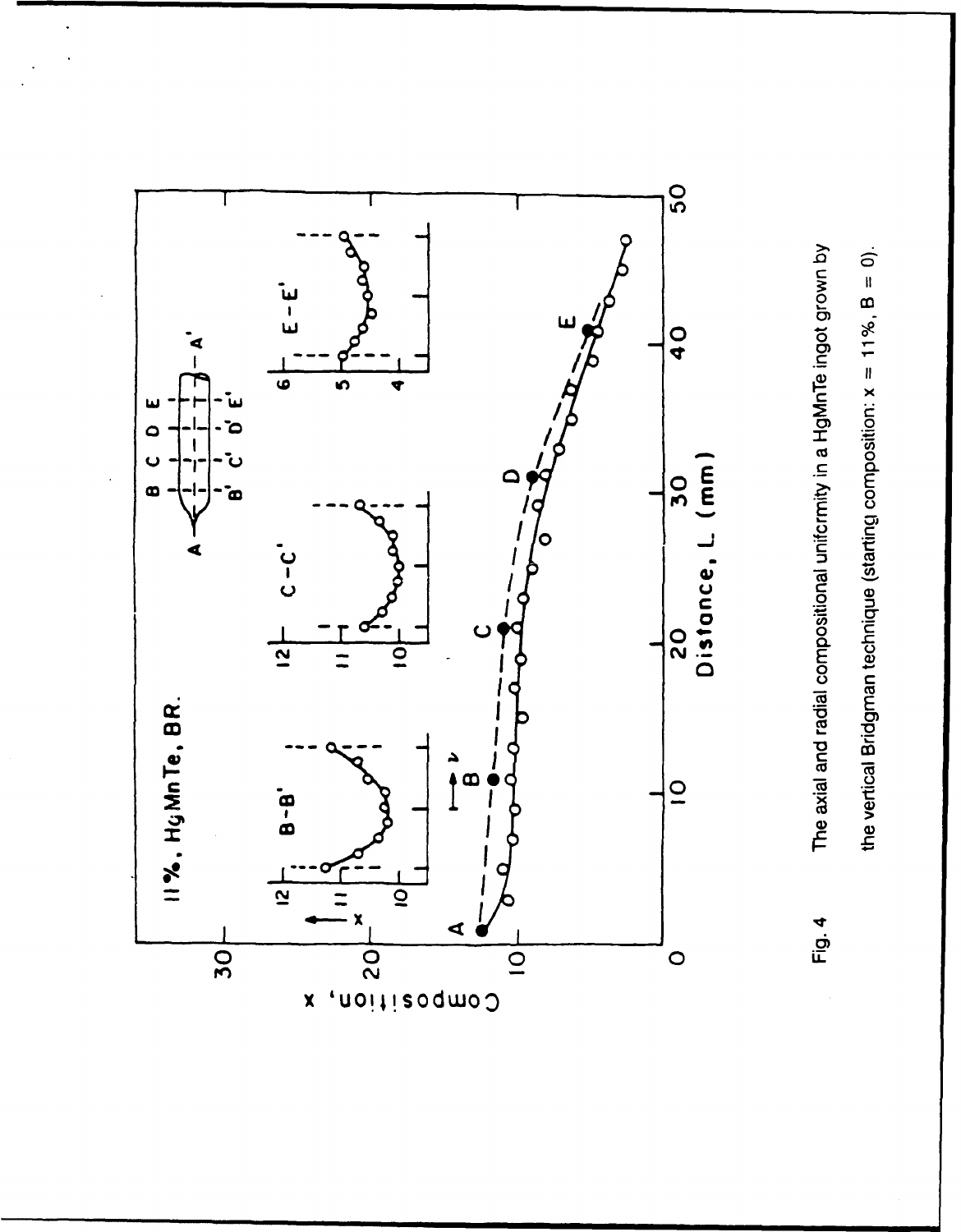![](_page_21_Figure_0.jpeg)

The axial and radial compositional uniformity in a HgMnTe ingot grown by Fig. 5

the vertical Bridgman technique (starting composition: x = 11%, B =

3 Tesla and 0 Tesla).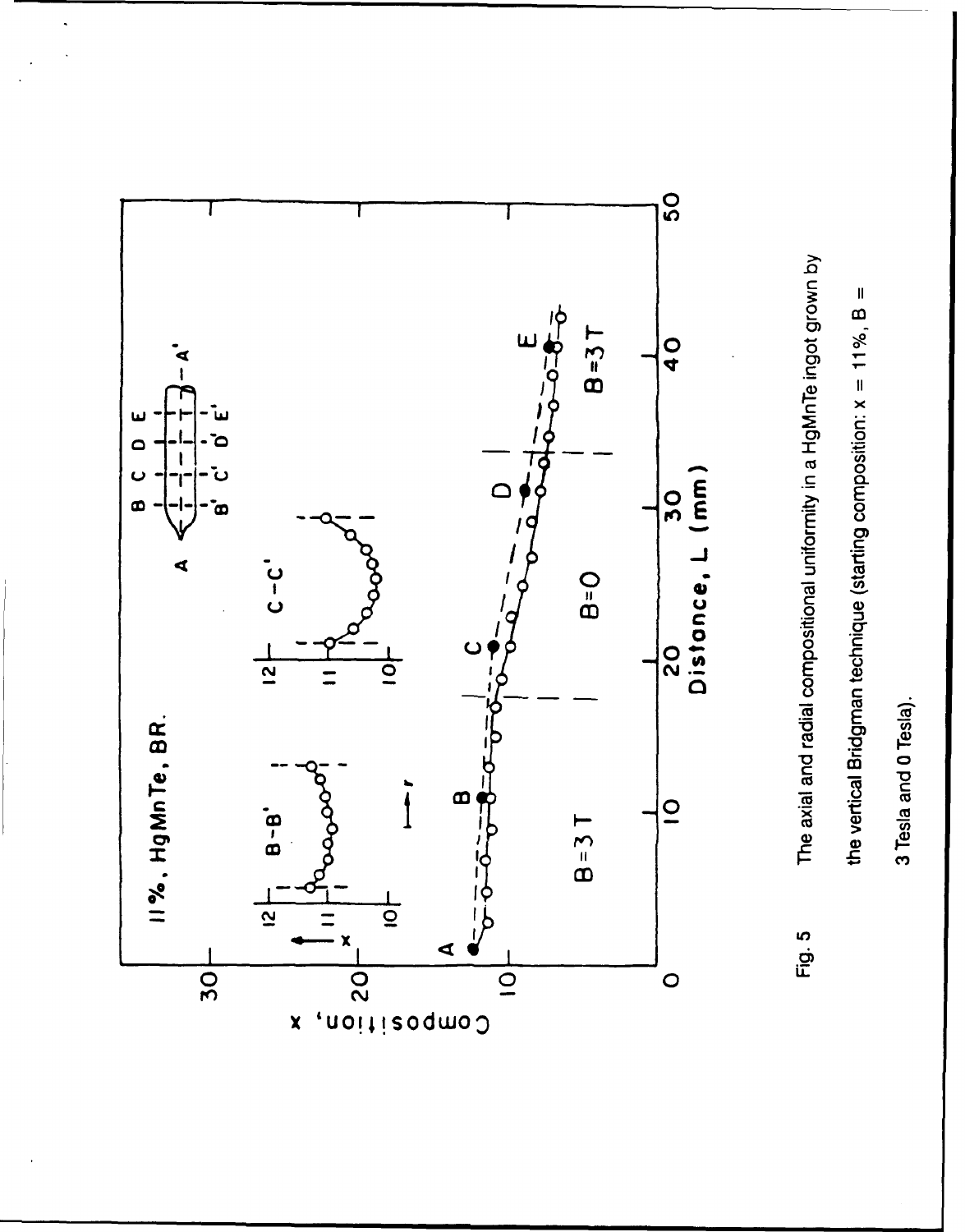Bridgman.

a HgMnTe wafer grown by (a) conventional Bridgman, (b) magnetic

electro-reflectivity measurements. Profile reflects the distribution of Mn in

Profile of E<sub>1</sub> +  $\Delta$  transitions in a HgMnTe (x  $\sim$  11%) water obtained by Fig. 6

![](_page_22_Figure_4.jpeg)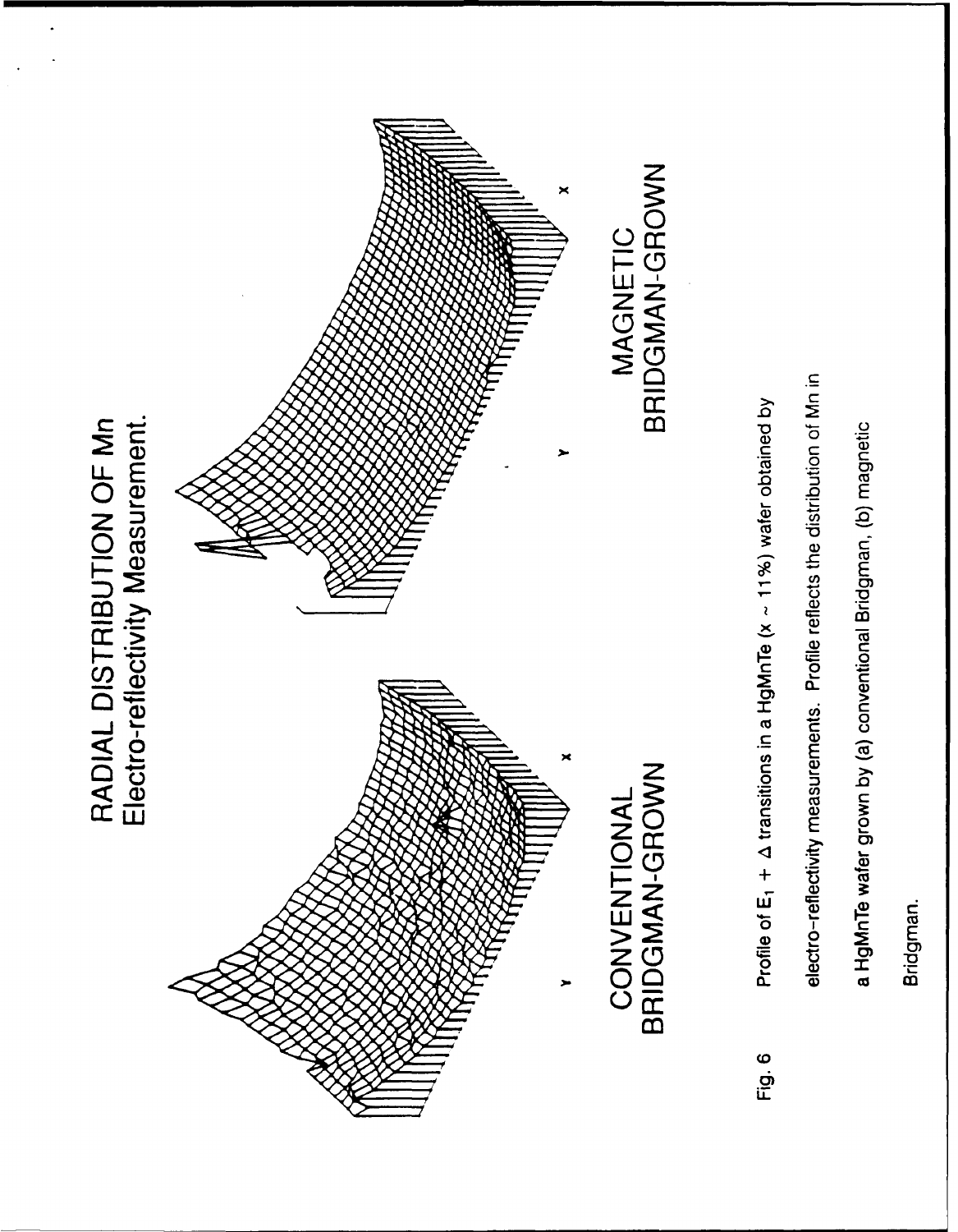![](_page_23_Figure_0.jpeg)

solidification front and the solute rejection at the growth interface.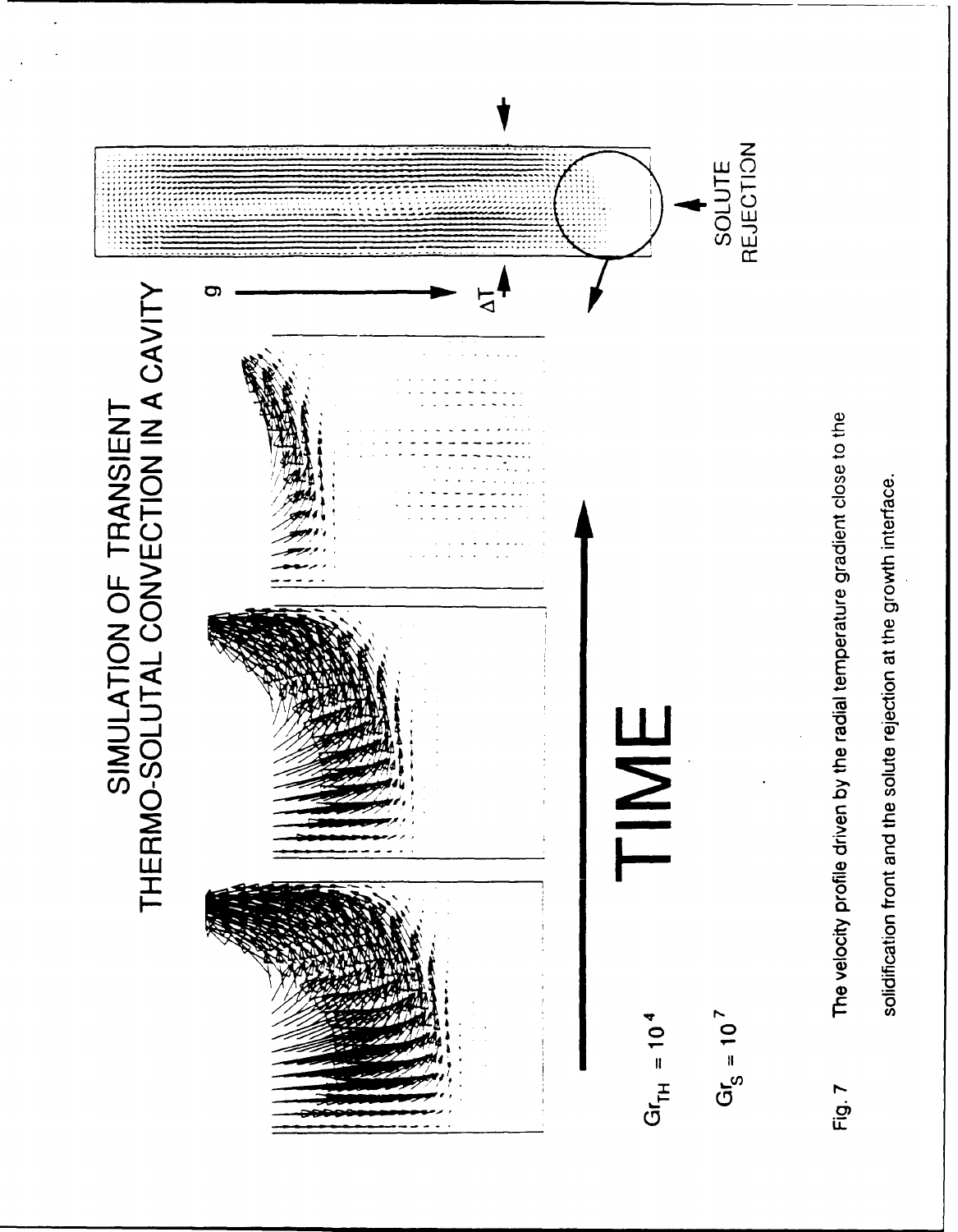SIMULATION OF TRANSIENT<br>THERMO-SOLUTAL CONVECTION IN A CAVITY

![](_page_24_Figure_1.jpeg)

An axial plot of the difference in the species concentration at two vertical Fig. 8

walls (44) for non-magnetic and magnetic stimulation.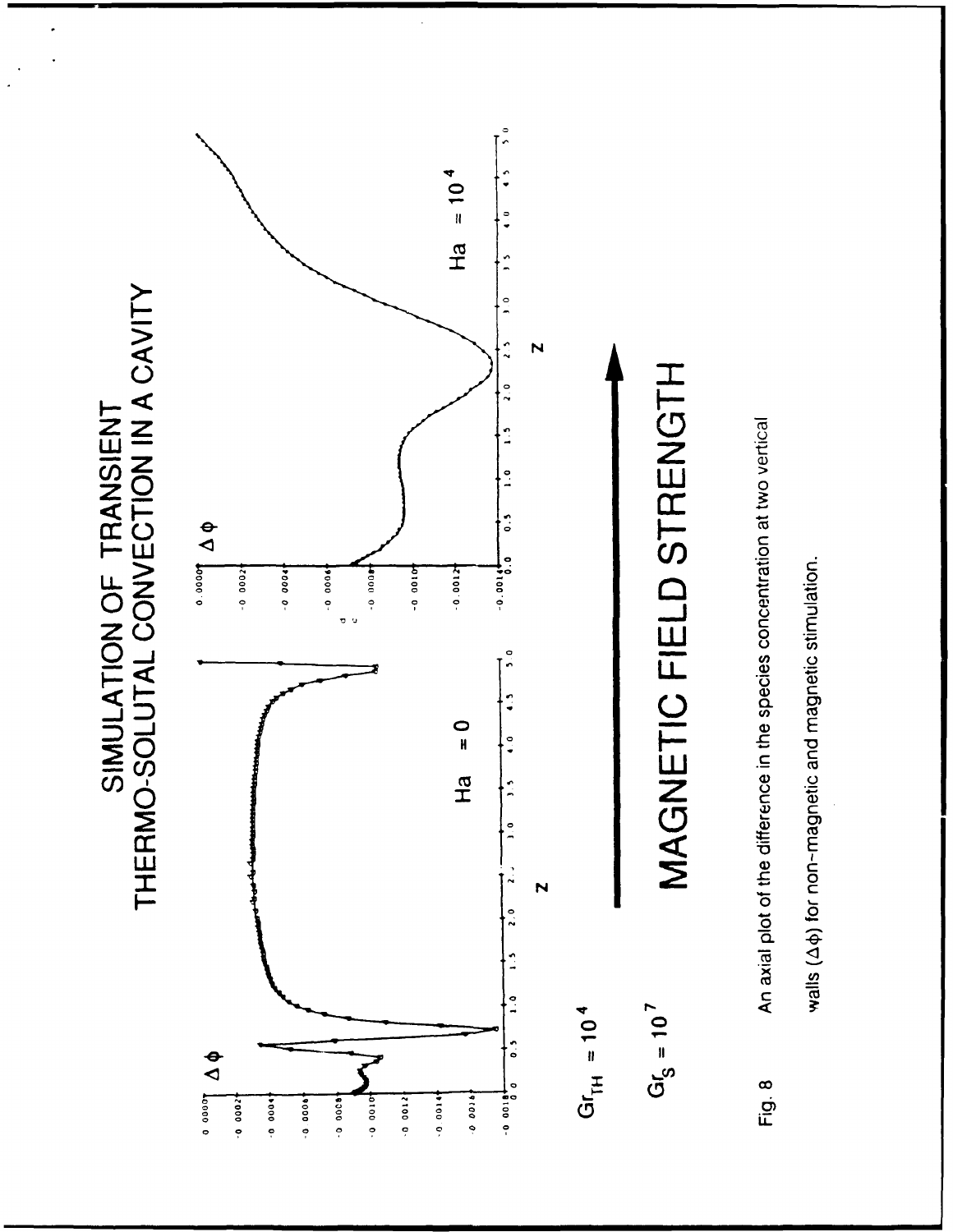![](_page_25_Figure_0.jpeg)

![](_page_25_Figure_1.jpeg)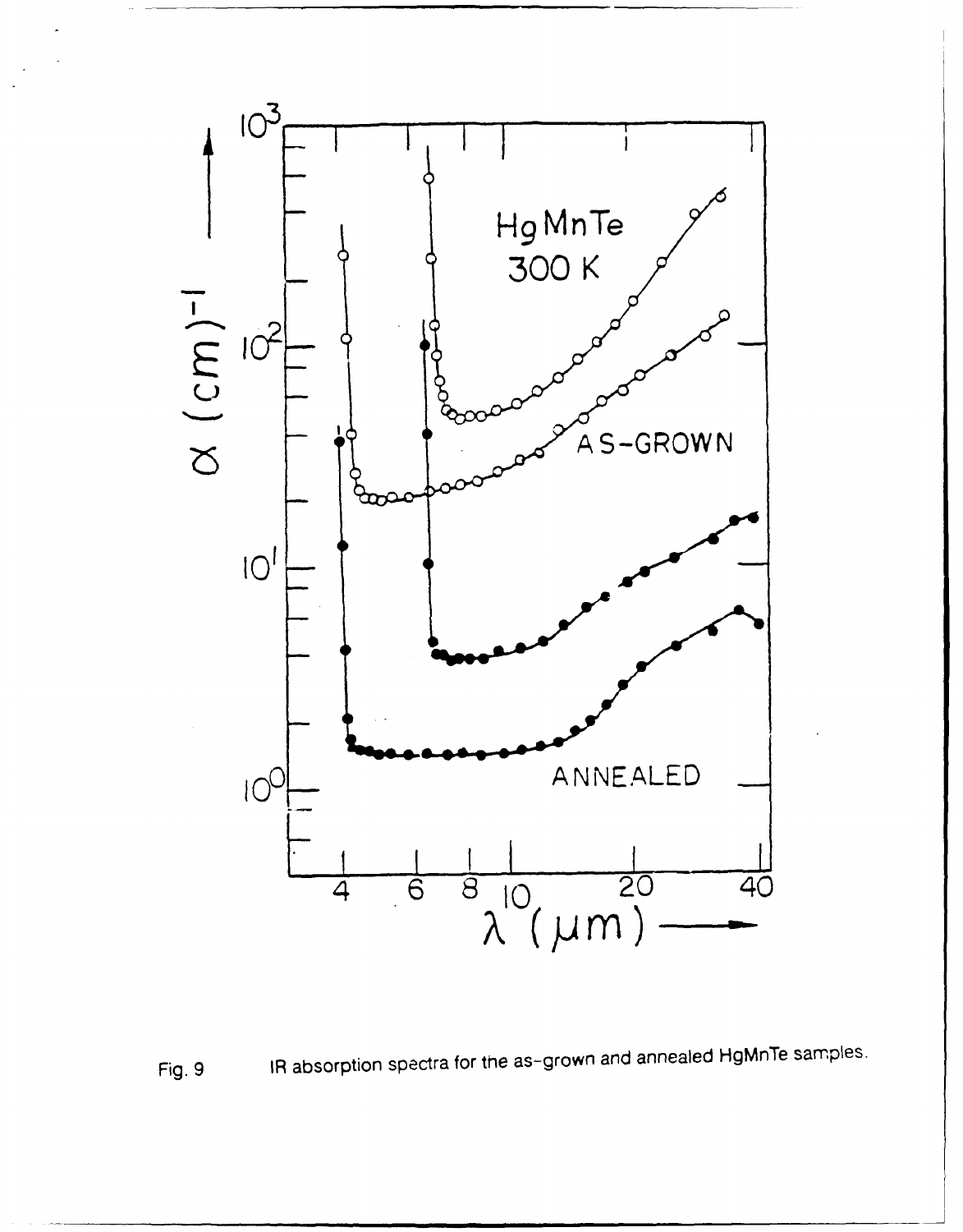![](_page_26_Figure_0.jpeg)

![](_page_26_Figure_1.jpeg)